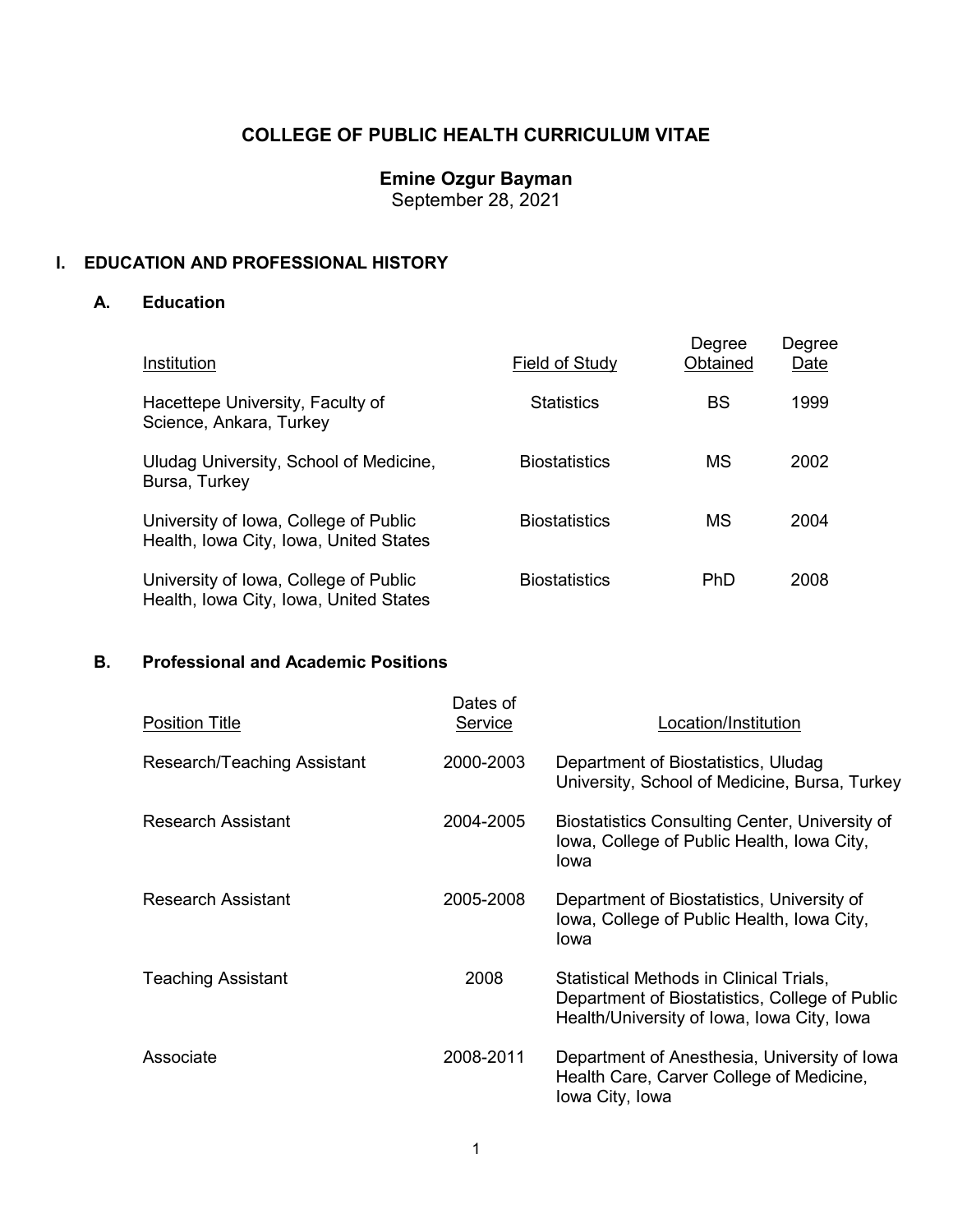| <b>Position Title</b>                                                                           | Dates of<br>Service | Location/Institution                                                                                        |
|-------------------------------------------------------------------------------------------------|---------------------|-------------------------------------------------------------------------------------------------------------|
| Associate (Secondary Faculty)                                                                   | 2008-2011           | Department of Biostatistics, University of<br>lowa, College of Public Health, Iowa City,<br>lowa            |
| <b>Assistant Professor</b>                                                                      | 2011-2017           | Department of Anesthesia, University of Iowa<br>Health Care, Carver College of Medicine,<br>Iowa City, Iowa |
| <b>Assistant Professor (Secondary</b><br>Faculty)                                               | 2011-2017           | Department of Biostatistics, University of<br>lowa, College of Public Health, Iowa City,<br>lowa            |
| <b>Associate Professor</b>                                                                      | 2017-2019           | Department of Anesthesia, University of Iowa,<br>Carver College of Medicine, Iowa City, Iowa                |
| <b>Associate Professor (Secondary</b><br>Faculty)                                               | 2017-2019           | Department of Biostatistics, University of<br>lowa, College of Public Health, Iowa City,<br>lowa            |
| <b>Associate Professor (Secondary</b><br>Faculty)                                               | 2019-Present        | Department of Anesthesia, University of Iowa,<br>Carver College of Medicine, Iowa City                      |
| <b>Associate Professor</b>                                                                      | 2019-Present        | Department of Biostatistics, University of<br>Iowa, College of Public Health, Iowa City,<br>lowa            |
| Deputy Director, Clinical Trials<br><b>Statistical &amp; Data Management</b><br>Center (CTSDMC) | 2019-Present        | Department of Biostatistics, University of<br>Iowa, College of Public Health, Iowa City,<br>lowa            |

# **C. Honors, Awards, Recognitions, and Outstanding Achievements**

| Year      | Title                                                                                             |
|-----------|---------------------------------------------------------------------------------------------------|
| 2003-2007 | Graduate Education Scholarship, Council of Higher Education, Turkey                               |
| 2007      | Poster Competition Winner, University of Iowa, Carver College of Medicine                         |
| 2007      | Tuition Scholarship, University of Iowa, College of Public Health, Department<br>of Biostatistics |
| 2007      | Accommodation and Travel Award, Design and Analysis Experiments (DAE)<br>Conference               |
| 2008      | Travel Award, Bayesian Biostatistics Conference                                                   |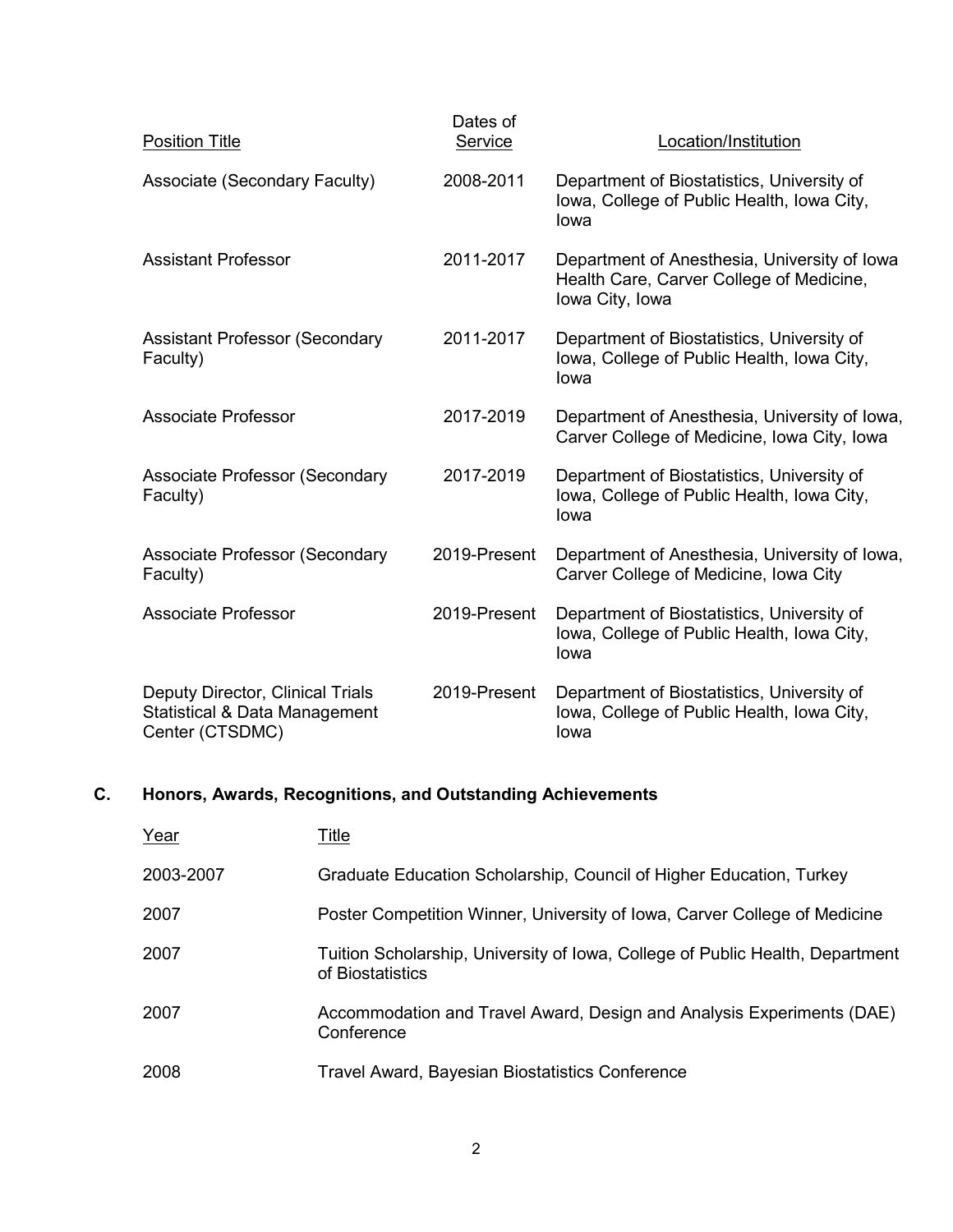| Year | Title                                                                                                       |
|------|-------------------------------------------------------------------------------------------------------------|
| 2013 | Best Abstract Award, American Society of Anesthesiologists (ASA)                                            |
| 2020 | Inducted into Delta Omega Honorary Society in Public Health, College of<br>Public Health/University of Iowa |
| 2021 | CPH Faculty Service Award, College of Public Health/University of Iowa                                      |

# **II. TEACHING**

**A. Teaching Assignments** on a semester-by-semester basis (*classroom, seminar, teaching lab*)

# **1. University of Iowa**

| Semester/Year    | <b>Course Title/Number</b>                                         | Semester<br>Hours | #<br><b>Students</b> | Role                  | Percent<br>Responsible |
|------------------|--------------------------------------------------------------------|-------------------|----------------------|-----------------------|------------------------|
| Spring 2008      | 171:266 Statistical<br><b>Methods in Clinical</b><br><b>Trials</b> | 3                 |                      | Teaching<br>Assistant | 33%                    |
| Spring 2009      | 171:266 Statistical<br><b>Methods in Clinical</b><br><b>Trials</b> | 3                 |                      | Team<br>Teacher       | 33%                    |
| Summer 2009      | 171:161 Introduction to<br><b>Biostatistics</b>                    | 3                 |                      | Primary<br>Instructor | 100%                   |
| <b>Fall 2009</b> | 156:204 Biostatistics for<br><b>Biomedical Research</b>            | 1                 |                      | Primary<br>Instructor | 100%                   |
| Spring 2010      | 156:204 Biostatistics for<br><b>Biomedical Research</b>            | 1                 |                      | Primary<br>Instructor | 100%                   |
| Spring 2010      | 171:266 Statistical<br><b>Methods in Clinical</b><br><b>Trials</b> | 3                 |                      | Team<br>Teacher       | 33%                    |
| <b>Fall 2010</b> | 156:204 Biostatistics for<br><b>Biomedical Research</b>            | 1                 |                      | Primary<br>Instructor | 100%                   |
| Spring 2011      | 171:266 Statistical<br><b>Methods in Clinical</b><br><b>Trials</b> | 3                 |                      | Team<br>Teacher       | 33%                    |
| <b>Fall 2011</b> | 156:204 Biostatistics for<br><b>Biomedical Research</b>            | 1                 |                      | Primary<br>Instructor | 100%                   |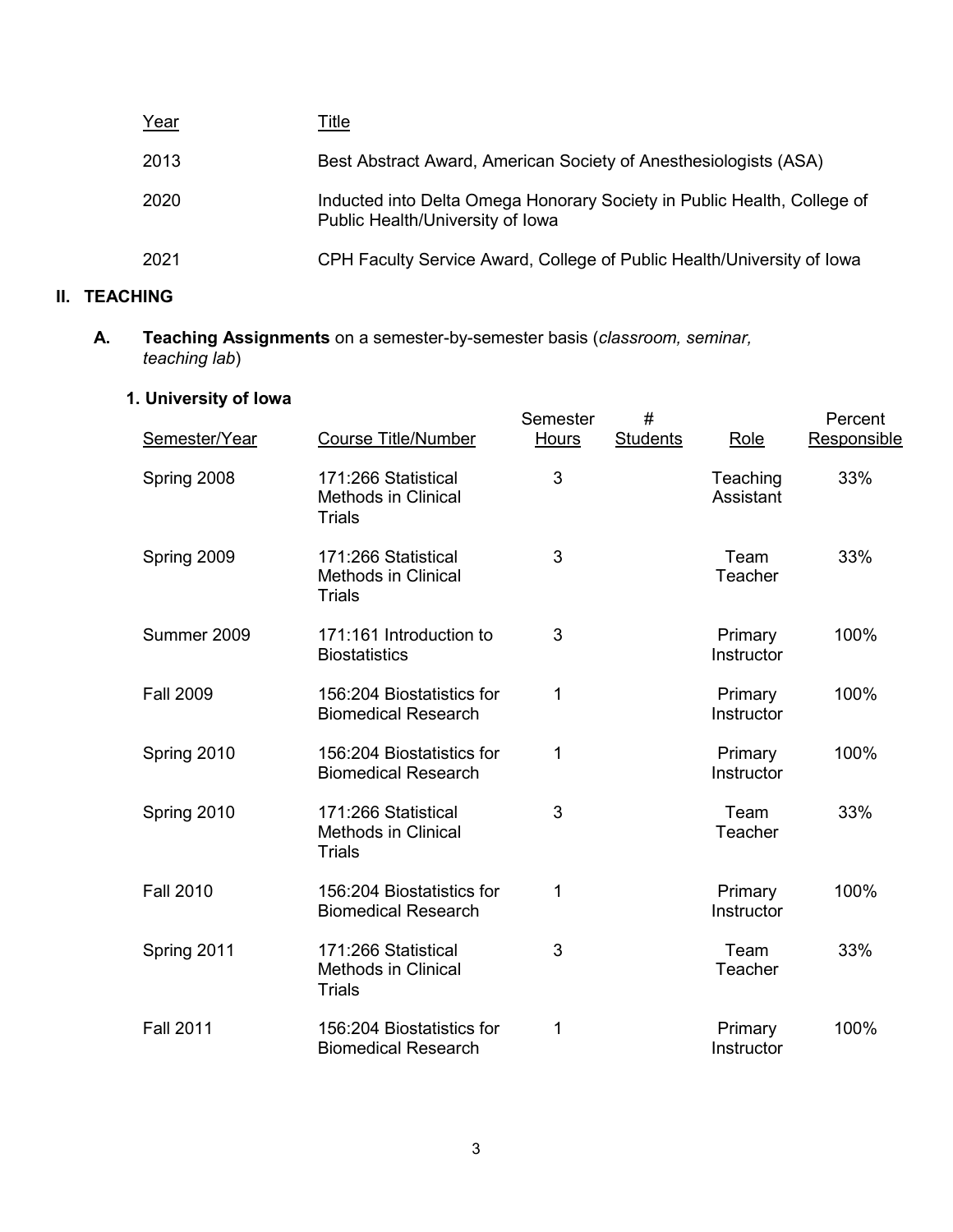| Semester/Year    | <b>Course Title/Number</b>                                                  | Semester<br><b>Hours</b> | $\#$<br><b>Students</b> | Role                  | Percent<br>Responsible |
|------------------|-----------------------------------------------------------------------------|--------------------------|-------------------------|-----------------------|------------------------|
| Spring 2012      | 171:266 Statistical<br><b>Methods in Clinical</b><br><b>Trials</b>          | 3                        |                         | Team<br>Teacher       | 33%                    |
| <b>Fall 2012</b> | 156:204 Biostatistics for<br><b>Biomedical Research</b>                     | 1                        |                         | Primary<br>Instructor | 100%                   |
| Spring 2013      | 171:266 Statistical<br><b>Methods in Clinical</b><br><b>Trials</b>          | 3                        |                         | Team<br>Teacher       | 33%                    |
| Spring 2014      | 171:266 Statistical<br><b>Methods in Clinical</b><br><b>Trials</b>          | 3                        |                         | Team<br>Teacher       | 33%                    |
| <b>Fall 2014</b> | 156:204 Biostatistics for<br><b>Biomedical Research</b>                     | 1                        |                         | Primary<br>Instructor | 100%                   |
| Spring 2015      | 171:266 Statistical<br><b>Methods in Clinical</b><br><b>Trials</b>          | 3                        |                         | Team<br>Teacher       | 33%                    |
| Spring 2016      | <b>BIOS:6610 Statistical</b><br><b>Methods in Clinical</b><br><b>Trials</b> | 3                        |                         | Team<br>Teacher       | 20%                    |
| <b>Fall 2016</b> | BIOS:7600 Advanced<br><b>Clinical Trials Seminar</b>                        |                          |                         | Guest<br>Lecturer     |                        |
| <b>Fall 2016</b> | BIOS:7600 Advanced<br><b>Clinical Trials Seminar</b>                        |                          |                         | Guest<br>Lecturer     |                        |
| Spring 2017      | BIOS:6610 Statistical<br><b>Methods in Clinical</b><br><b>Trials</b>        | 3                        |                         | Team<br>Teacher       | 20%                    |
| Spring 2018      | BIOS:6610 Statistical<br><b>Methods in Clinical</b><br><b>Trials</b>        | 3                        |                         | Team<br>Teacher       | 20%                    |
| <b>Fall 2018</b> | BIOS:7600 Advanced<br><b>Clinical Trials Seminar</b>                        |                          |                         | Guest<br>Lecturer     |                        |
| Spring 2019      | BIOS:6610 Statistical<br><b>Methods in Clinical</b><br><b>Trials</b>        | 3                        |                         | Guest<br>Lecturer     |                        |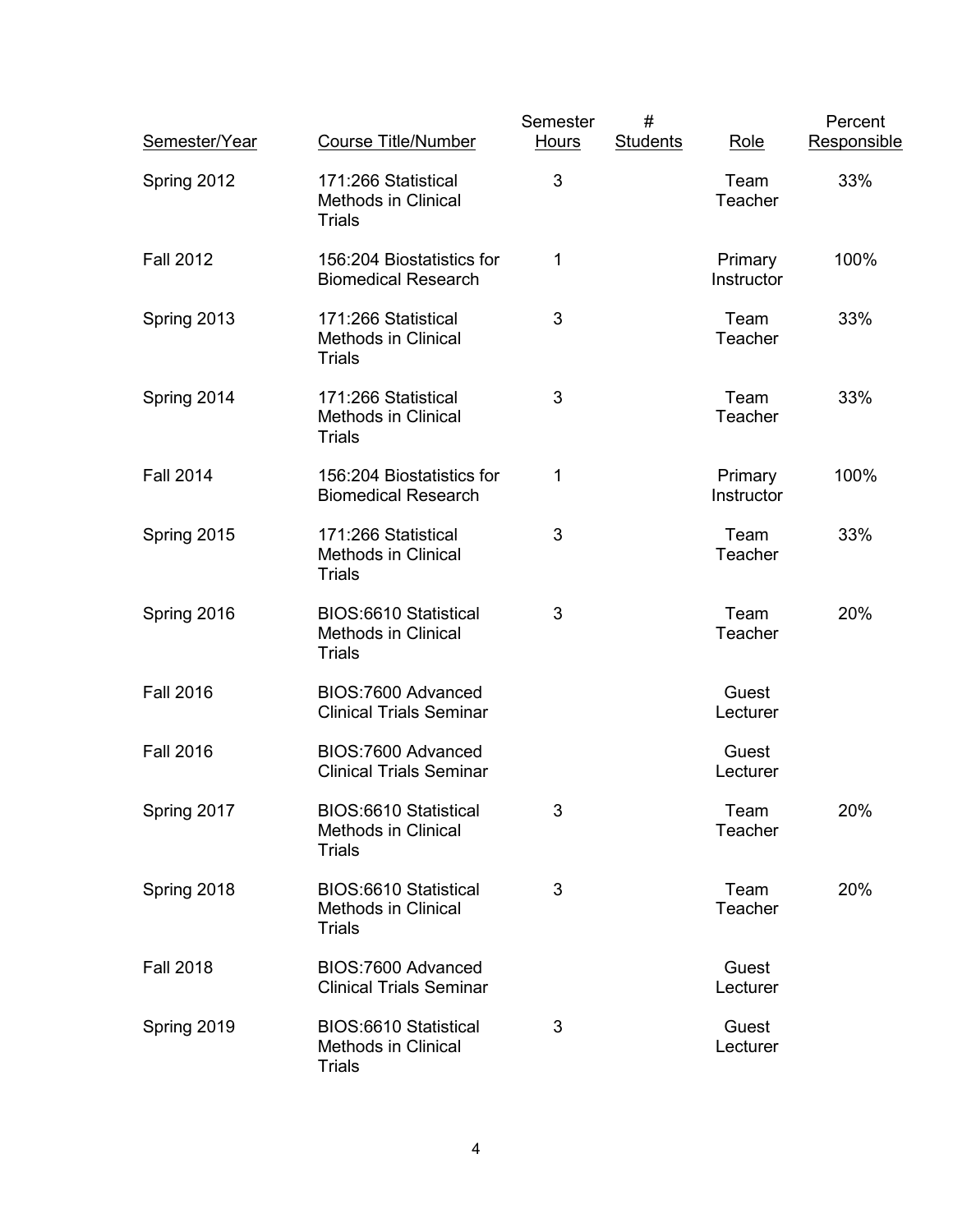| Semester/Year    | <b>Course Title/Number</b>                                          | Semester<br>Hours | #<br><b>Students</b> | Role                  | Percent<br>Responsible |
|------------------|---------------------------------------------------------------------|-------------------|----------------------|-----------------------|------------------------|
| <b>Fall 2019</b> | BIOS:5710:0001<br><b>Biostatistical Methods I</b>                   | 4                 | 14                   | Primary<br>Instructor | 100%                   |
| Spring 2020      | BIOS:6610 Statistical<br>Methods in<br>Clinical<br><b>Trials</b>    | 3                 |                      | Guest<br>Lecturer     |                        |
| <b>Fall 2020</b> | BIOS:5710:0001<br><b>Biostatistical Methods I</b>                   | 4                 | 20                   | Primary<br>Instructor | 100%                   |
| <b>Fall 2020</b> | BIOS:7600 Advanced<br><b>Clinical Trials Seminar</b>                |                   |                      | Guest<br>Lecturer     |                        |
| <b>Fall 2021</b> | BIOS:5130 Applied<br><b>Categorical Data</b><br>Analysis            | 3                 | 14                   | Primary<br>Instructor | 100%                   |
| <b>Fall 2021</b> | <b>NINDS Clinical Trials</b><br><b>Methodology Course</b><br>(CTMC) | <b>NA</b>         | 15                   | Core<br>Faculty       |                        |

### **2. Other Institutions**

| Semester /<br>Year | Course<br><b>Title/Number</b>                              | Semester<br>Hours | #<br><b>Students</b> | Role                  | Percent<br>Respon<br>sible | Institution                                   |
|--------------------|------------------------------------------------------------|-------------------|----------------------|-----------------------|----------------------------|-----------------------------------------------|
| Spring 2000        | Introduction<br>to<br><b>Biostatistics</b><br>Ш            | 3                 |                      | Teaching<br>Assistant |                            | Uludag<br>University<br>School of<br>Medicine |
| <b>Fall 2000</b>   | Data<br>Analysis with<br><b>Statistical</b><br>Packages I  | 3                 |                      | Teaching<br>Assistant |                            | Uludag<br>University<br>School of<br>Medicine |
| <b>Fall 2000</b>   | Introduction<br>to<br><b>Biostatistics I</b>               | 3                 |                      | Teaching<br>Assistant |                            | Uludag<br>University<br>School of<br>Medicine |
| Spring 2001        | Data<br>Analysis with<br><b>Statistical</b><br>Packages II | 3                 |                      | Teaching<br>Assistant |                            | Uludag<br>University<br>School of<br>Medicine |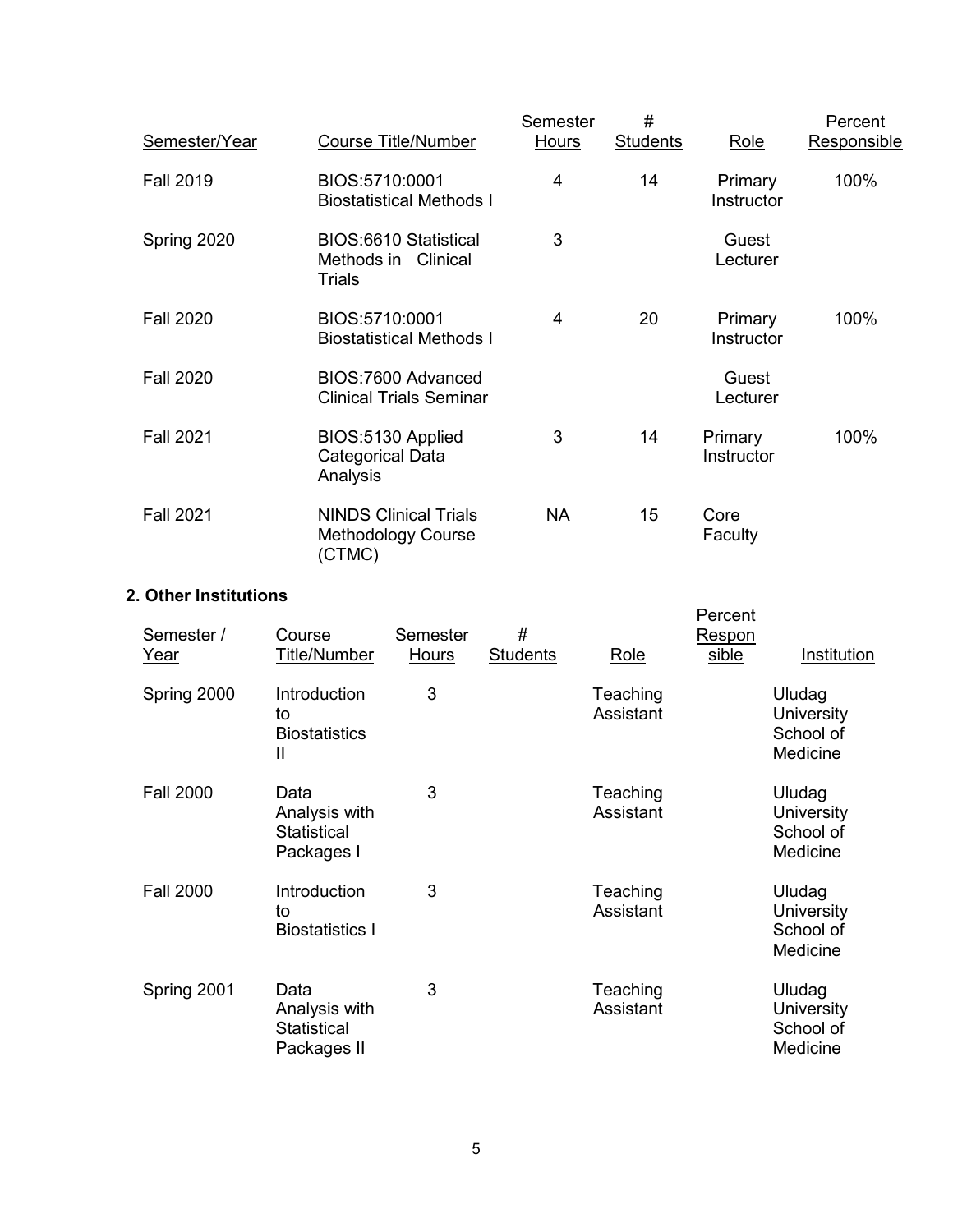| Semester /<br>Year | Course<br>Title/Number                             | Semester<br><b>Hours</b> | #<br><b>Students</b> | Role                  | Percent<br>Respon<br>sible | Institution                                          |
|--------------------|----------------------------------------------------|--------------------------|----------------------|-----------------------|----------------------------|------------------------------------------------------|
| Spring 2001        | Introduction<br>to<br><b>Biostatistics</b><br>Ш    | 3                        |                      | Teaching<br>Assistant |                            | Uludag<br>University<br>School of<br>Medicine        |
| <b>Fall 2001</b>   | Data<br>Analysis with<br>Statistical<br>Packages I | 3                        |                      | Teaching<br>Assistant |                            | Uludag<br>University<br>School of<br>Medicine        |
| Spring 2002        | <b>Survival Data</b><br>Analysis                   | 3                        |                      | Teaching<br>Assistant |                            | Uludag<br>University<br>School of<br>Medicine        |
| <b>Fall 2002</b>   | Introduction<br>to<br><b>Biostatistics I</b>       | 3                        |                      | Teaching<br>Assistant |                            | Uludag<br><b>University</b><br>School of<br>Medicine |

**B. Course Materials** (syllabi, instructional web pages, computer lab materials) (Description only - *full materials to be included in promotion dossier*)

#### **III. SCHOLARSHIP**

#### **A. Publications or Creative Works**

#### **1. Peer-Reviewed Papers**

1. Kurt E, Evrensel T, Gonullu G, Kanat O, Demiray M, Arslan M, Unlu (Bayman) EO, Dilek K, Manavoglu O (2002). Cisplatin'e bagli bobrek toksisitesi ve sentetik oral prostaglandin E1 Analogunun Etkinliginin degerlendirilmesi. *Uludag Universitesi Tip Fakultesi Dergisi*, 28(2):17- 20.

*Contribution: The paper was written by Dr. Kurt and I performed statistical analysis of the study.*

- 2. Ozkan T, Kıyıcı M, Memesa A, Dolar E, Ozakın C, Unlu (Bayman) EO, Ozeke T (2002). Value of stool antigen test in diagnosis of helicobacter pylori infection. *Hepato-Gastroenterology Supplement II*, 49:321.
- 3. Demircan C, Cikriklar HI, Engindeniz Z, Cebicci H, Atar N, Guler V, Unlu (Bayman) EO, Ozdemir B (2005). Comparison of the effectiveness of intravenous diltiazem and metoprolol in the management of rapid ventricular rate in atrial fibrillation. *Emerg Med J*, 22(6):411-414. PMC: PMC1726824, PMID: 15911947 http://emj.bmj.com/content/22/6/411.long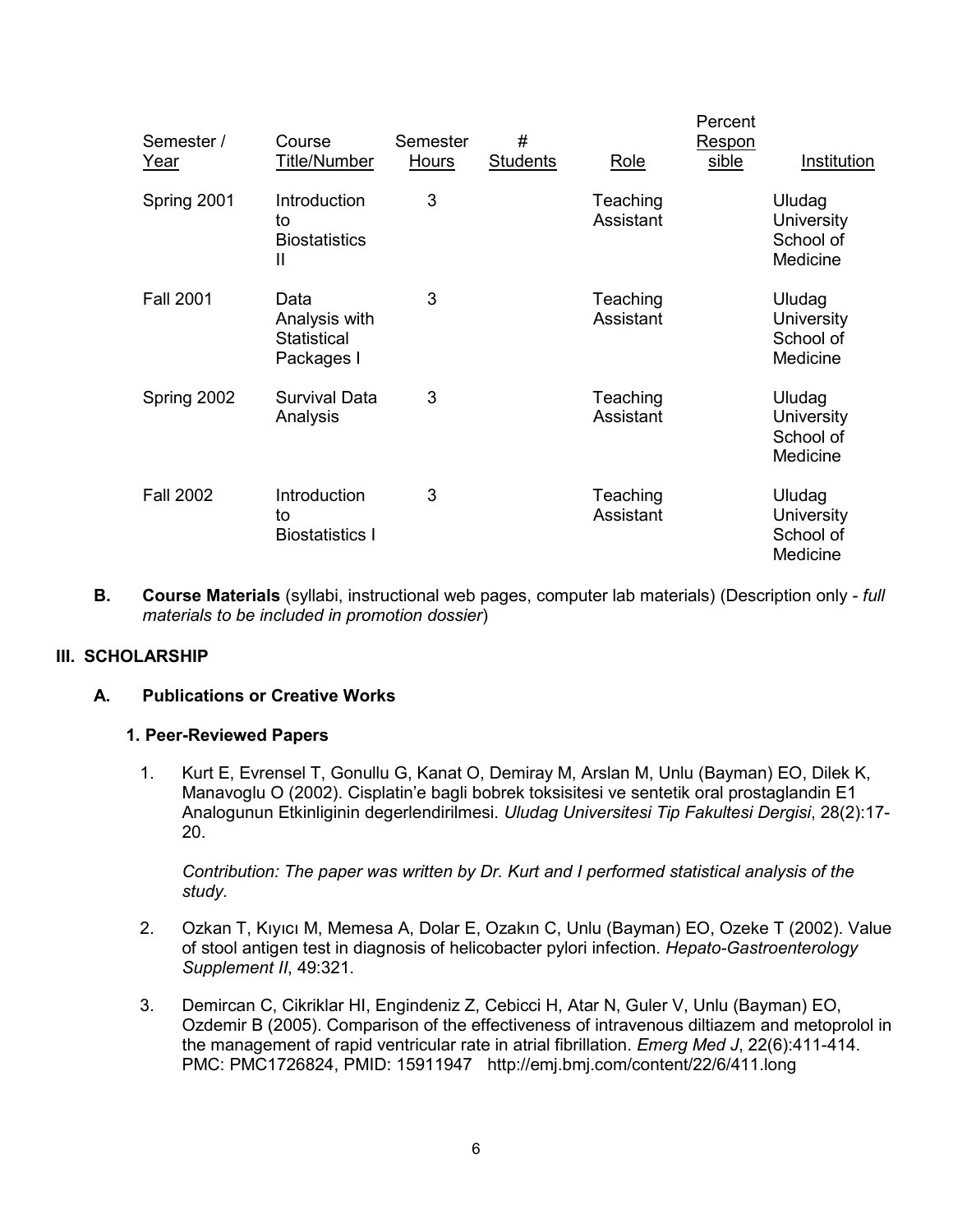*Contribution: I performed statistical analysis of the study. Correction - October 01, 2005*

4. Ercan I, Özkaya G, Alper Z, Ediz B, Bayman EÖ, Kan İ, Bilgel N (2006). Algorithm for increasing patient satisfaction related with non-technical dimension of services in Turkey. *Eur J Gen Med*, 3(2):73-77. http://www.ejgm.org/ozet.php?makale\_id=1108&dil=en

*Contribution: I helped with the statistical analysis of the study and writing the manuscript for a non-Turkish journal.*

5. Cakar E, Dincer U, Kiralp MZ, Taskaynatan MA, Yasar E, Bayman EO, Ozgul A, Dursun H (2007). Sexual problems in male ankylosing spondylitis patients: relationship with functionality, disease activity, quality of life, and emotional status. *Clin Rheumatol*, 26(10):1607-1613. PMID: 17285222 https://link.springer.com/article/10.1007%2Fs10067-007-0545-x

*Contribution: I performed statistical analysis of the study.*

6. McGregor DG, Lanier WL, Pasternak JJ, Rusy DA, Hogan K, Samra S, Hindman B, Todd MM, Schroeder DR, Bayman EO, Clarke W, Torner J, Weeks J (2008). Effect of nitrous oxide on neurologic and neuropsychological function after intracranial aneurysm surgery. *Anesthesiology*, 108(4):568-579. PMID: 18362587 http://anesthesiology.pubs.asahq.org/article.aspx?articleid=1932342

*Contribution: I performed statistical analysis of the study.*

7. Coghlan LA, Hindman BJ, Bayman EO, Banki NM, Gelb AW, Todd MM, Zaroff JG (2009). Independent associations between electrocardiographic abnormalities and outcomes in patients with aneurysmal subarachnoid hemorrhage: findings from the intraoperative hypothermia aneurysm surgery trial. *Stroke*, 40(2):412-418. PMC: PMC2684783, PMID: 19095990 http://stroke.ahajournals.org/content/40/2/412.long

*Contribution: I performed statistical analysis of the study.*

8. Todd MM, Hindman BJ, Clarke WR, Torner JC, Weeks JB, Bayman EO, Shi Q, Spofford CM (2009). Perioperative fever and outcome in surgical patients with aneurysmal subarachnoid hemorrhage. *Neurosurgery*, 64(5):897-908; discussion 908. PMID: 19404150 https://academic.oup.com/neurosurgery/articlelookup/doi/10.1227/01.NEU.0000341903.11527.2F

*Contribution: I performed statistical analysis of the study.*

9. Hindman BJ, Bayman EO, Pfisterer WK, Torner JC, Todd MM (2010). No association between intraoperative hypothermia or supplemental protective drug and neurologic outcomes in patients undergoing temporary clipping during cerebral aneurysm surgery: findings from the Intraoperative Hypothermia for Aneurysm Surgery Trial. *Anesthesiology*, 112(1):86-101. PMID: 19952722 http://anesthesiology.pubs.asahq.org/article.aspx?articleid=1932453

*Contribution: I performed statistical analysis of the study and helped write the Methods and Results sections of the paper.*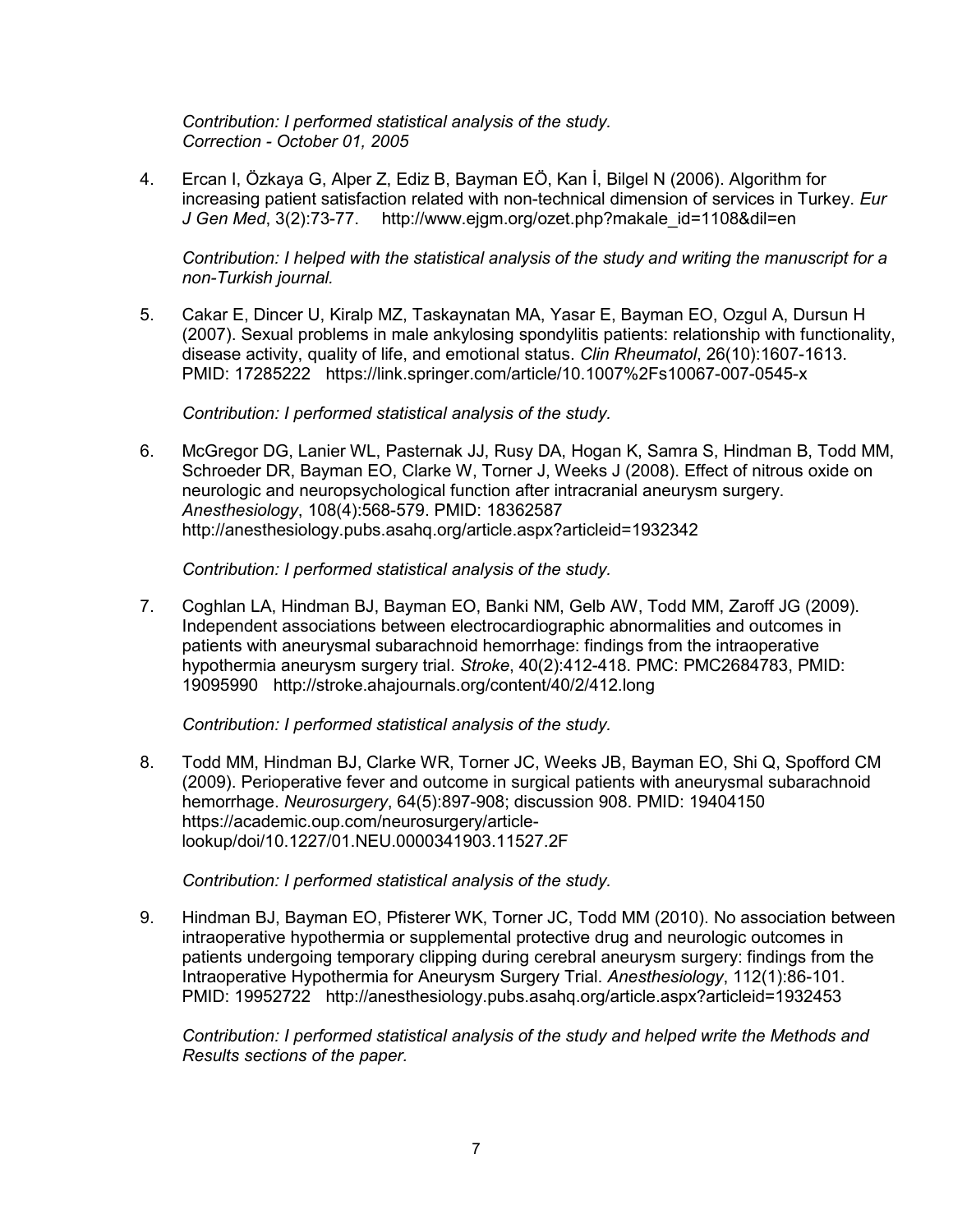10. Dexter F, Bayman EO, Epstein RH (2010). Statistical modeling of average and variability of time to extubation for meta-analysis comparing desflurane to sevoflurane. *Anesth Analg*, 110(2):570-580. PMID: 19820242 http://journals.lww.com/anesthesiaanalgesia/fulltext/2010/02000/Statistical\_Modeling\_of\_Average\_and\_Variability\_of.50.aspx

*Contribution: This was a heavy statistical methodological paper. I was responsible for the Bayesian analysis of the study and writing the Bayesian sections of the paper. [This paper received an editorial.]*

11. Bayman EO, Chaloner K, Cowles MK (2010). Detecting qualitative interaction: a Bayesian approach. *Stat Med*, 29(4):455-463. PMID: 19950107 http://onlinelibrary.wiley.com/doi/10.1002/sim.3787/full

*Contribution: Dr. Chaloner and Dr. Cowles are my dissertation advisors. This publication was related to my PhD dissertation. Dr. Chaloner and I wrote the first draft of the paper.*

12. Agoliati A, Dexter F, Lok J, Masursky D, Sarwar MF, Stuart SB, Bayman EO, Epstein RH (2010). Meta-analysis of average and variability of time to extubation comparing isoflurane with desflurane or isoflurane with sevoflurane. *Anesth Analg*, 110(5):1433-1439. PMID: 20418303 http://journals.lww.com/anesthesiaanalgesia/fulltext/2010/05000/Meta\_Analysis\_of\_Average\_and\_Variability\_of\_Time.30.aspx

*Contribution: This study was an extension of a 2009 Dexter, Bayman, Epstein paper. I performed Bayesian analysis for this study.*

13. Nguyen HP, Zaroff JG, Bayman EO, Gelb AW, Todd MM, Hindman BJ (2010). Perioperative hypothermia (33 degrees C) does not increase the occurrence of cardiovascular events in patients undergoing cerebral aneurysm surgery: findings from the Intraoperative Hypothermia for Aneurysm Surgery Trial. *Anesthesiology*, 113(2):327-342. PMC: PMC2910193, PMID: 20571361 http://anesthesiology.pubs.asahq.org/article.aspx?articleid=1933103

*Contribution: I performed statistical analysis of the study and helped write the Methods and Results sections of the paper.*

14. Hata JS, Stotts C, Shelsky C, Bayman EO, Frazier A, Wang J, Nickel EJ (2011). Reduced mortality with noninvasive hemodynamic monitoring of shock. *J Crit Care*, 26(2):224.e1-8. PMID: 20813490 http://www.sciencedirect.com/science/article/pii/S0883944110001772?via%3Dihub

*Contribution: I performed statistical analysis of the study and helped write the Methods and Results sections of the paper.*

15. Oral R, Bayman L, Assad A, Wibbenmeyer L, Buhrow J, Austin A, Bayman EO (2011). Illicit drug exposure in patients evaluated for alleged child abuse and neglect. *Pediatr Emerg Care*, 27(6):490-495. PMID: 21629147 http://journals.lww.com/peconline/Abstract/2011/06000/Illicit\_Drug\_Exposure\_in\_Patients\_Evaluated\_for.5.aspx

*Contribution: I helped with the design of the study and wrote the Methods and Results sections of the manuscript.*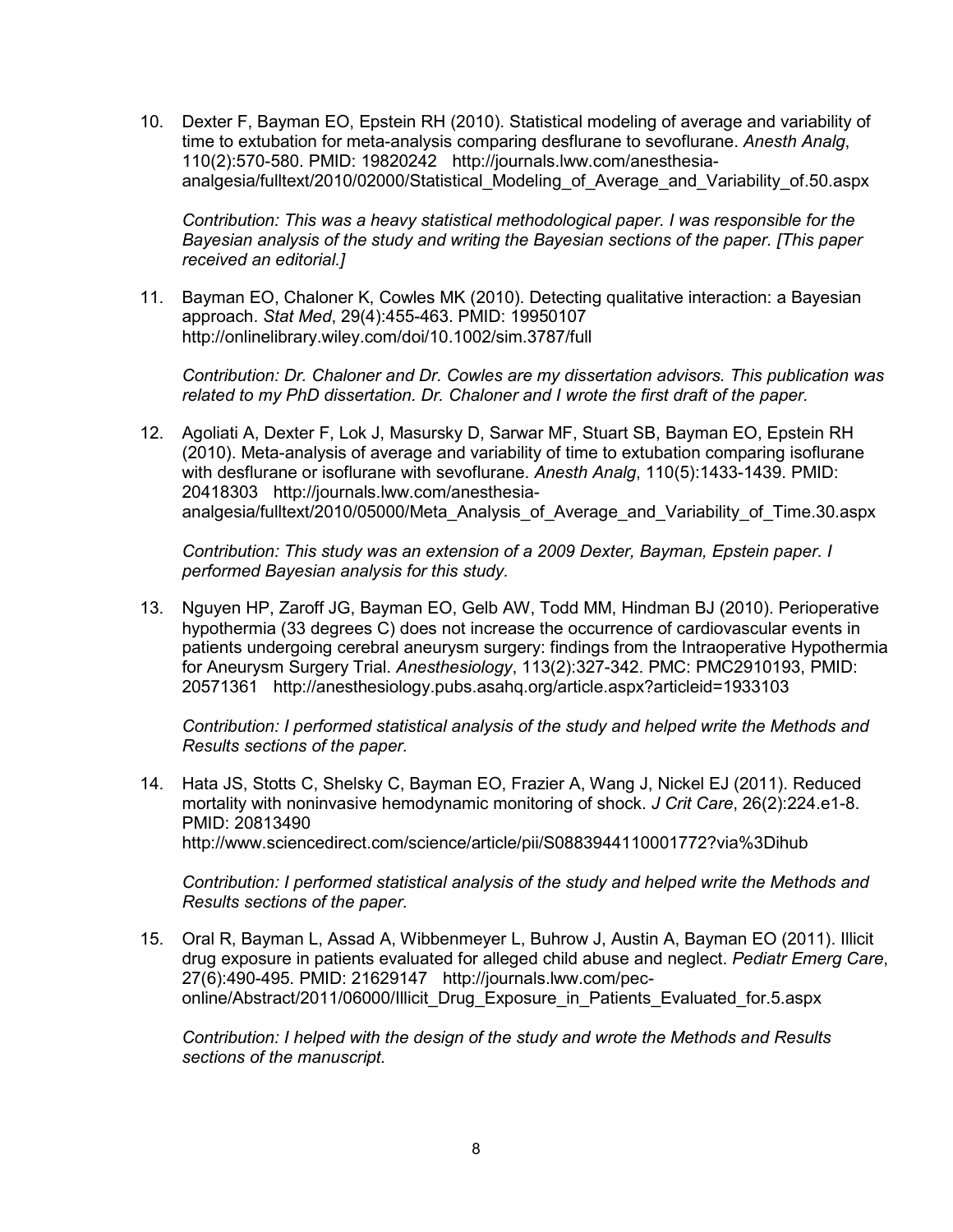16. Bayman EO, Dexter F, Laur JJ, Wachtel RE (2011). National incidence of use of monitored anesthesia care. *Anesth Analg*, 113(1):165-169. PMID: 21596866 http://journals.lww.com/anesthesiaanalgesia/fulltext/2011/07000/National\_Incidence\_of\_Use\_of\_Monitored\_Anesthesia.28.aspx

*Contribution: I was responsible for the statistical analysis of the study with the SUDAAN package. We also developed simulations and created a long Appendix to serve as a reference for similar future studies. I was responsible for all the SUDAAN related parts of the study.*

17. Spofford CM, Bayman EO, Szeluga DJ, From RP (2012). Anesthesia machine checkout and room setup: a randomized, single-blind, comparison of two teaching modalities. *J Educ Perioper Med*, 14(1):E060. PMC: PMC4719546, PMID: 27175391

*Contribution: I helped with the design of the study, performed power and sample size calculations and provided a randomization list. I also performed statistical analysis and helped write the Methods and Results sections of the paper.*

18. Laur JJ, Bayman EO, Foldes PJ, Rosenquist RW (2012). Triple-blind randomized clinical trial of time until sensory change using 1.5% mepivacaine with epinephrine, 0.5% bupivacaine, or an equal mixture of both for infraclavicular block. *Reg Anesth Pain Med*, 37(1):28-33. PMID: 22157740 http://journals.lww.com/rapm/Abstract/2012/01000/Triple\_Blind\_Randomized\_Clinical\_Trial\_of \_Time.6.aspx

*Contribution: I helped with the design of the study, created the randomization list, performed interim analysis and helped interpret results. I also helped to write the Methods and Results sections.*

19. Kumar AB, Suneja M, Bayman EO, Weide GD, Tarasi M (2012). Association between postoperative acute kidney injury and duration of cardiopulmonary bypass: a meta-analysis. *J Cardiothorac Vasc Anesth*, 26(1):64-69. PMID: 21924633 http://www.sciencedirect.com/science/article/pii/S105307701100526X?via%3Dihub

*Contribution: This was my very first meta-analysis. I guided Dr. Kumar on how to perform the search and collect the data. I helped with the design of the study, performed meta-analysis and wrote the Methods and Results sections of the manuscript.*

20. Mahaney KB, Todd MM, Bayman EO, Torner JC (2012). Acute postoperative neurological deterioration associated with surgery for ruptured intracranial aneurysm: incidence, predictors, and outcomes. *J Neurosurg*, 116(6):1267-1278. PMID: 22404668 http://thejns.org/doi/abs/10.3171/2012.1.JNS111277?url\_ver=Z39.88- 2003&rfr\_id=ori%3Arid%3Acrossref.org&rfr\_dat=cr\_pub%3Dpubmed&

*Contribution: I performed statistical analysis of the study and helped write the Methods and Results sections of the paper.*

21. Block RI, Thomas JJ, Bayman EO, Choi JY, Kimble KK, Todd MM (2012). Are anesthesia and surgery during infancy associated with altered academic performance during childhood? *Anesthesiology*, 117(3):494-503. PMID: 22801049 http://anesthesiology.pubs.asahq.org/article.aspx?articleid=1933799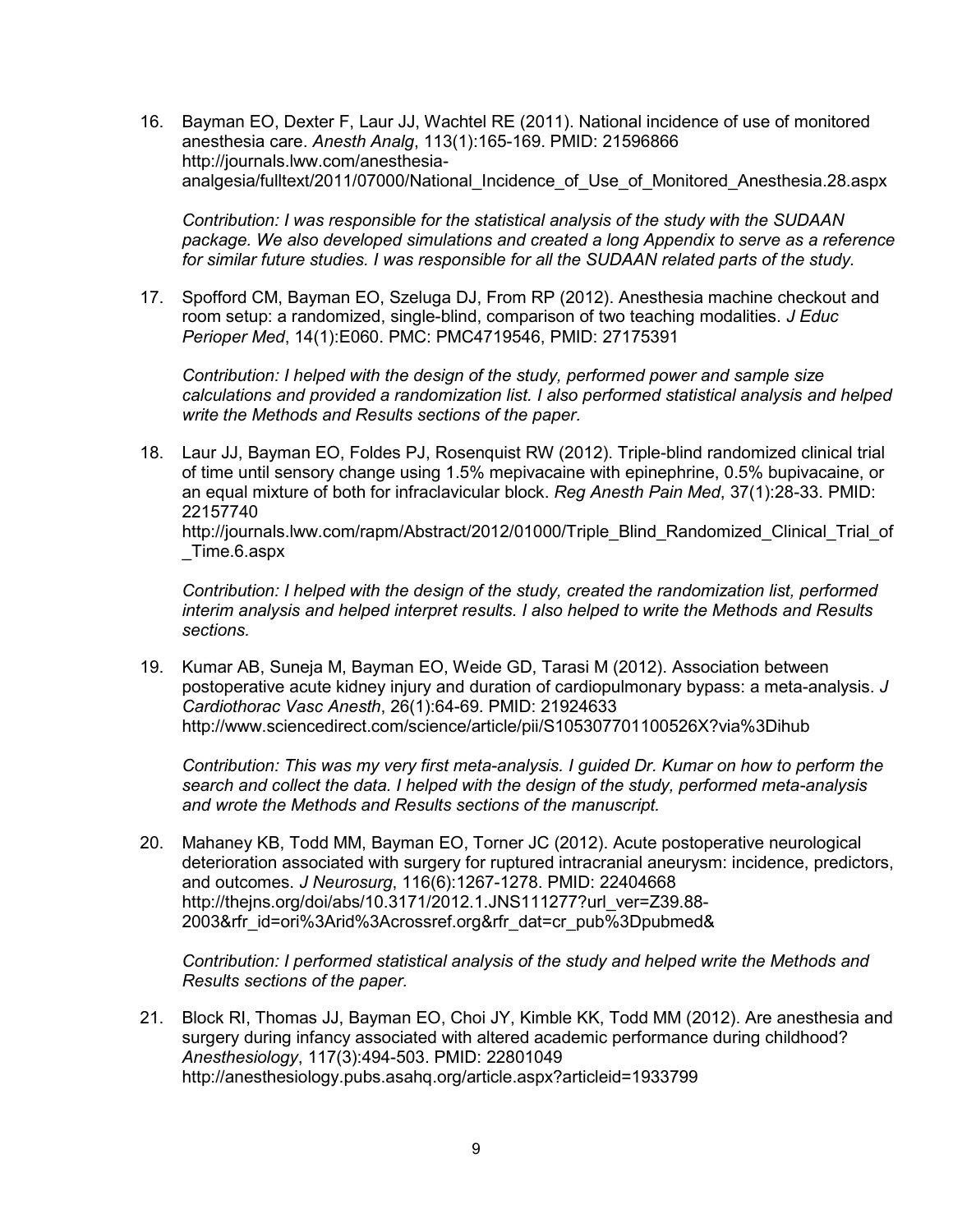*Contribution: I was very involved with this large study from the beginning. I helped with the study design, performed part of the statistical analysis and interpreted the study results. I also helped write the Methods and Results sections of the paper. [This paper received an editorial.]*

22. Oral R, Koc F, Bayman EO, Assad A, Austin A, Strang T, Bayman L (2012). Perinatal illicit drug screening practices in mother-newborn dyads at a university hospital serving rural/semiurban communities: translation of research to quality improvement. *J Matern Fetal Neonatal Med*, 25(11):2441-2446. PMID: 22716202 http://www.tandfonline.com/doi/abs/10.3109/14767058.2012.703714?journalCode=ijmf20

*Contribution: I helped with the design of the study and writing the Methods section of the manuscript.*

23. Kumar AB, Hata JS, Bayman EO, Krishnan S (2013). Implementing a hybrid web-based curriculum for an elective medical student clerkship in a busy surgical intensive care unit (ICU): effect on test and satisfaction scores. *J Surg Educ*, 70(1):109-116. PMID: 23337679 http://www.sciencedirect.com/science/article/pii/S1931720412001791?via%3Dihub

*Contribution: I helped with the design of the study and writing the Methods section of the manuscript.*

24. Bayman EO, Chaloner KM, Hindman BJ, Todd MM (2013). Bayesian methods to determine performance differences and to quantify variability among centers in multi-center trials: the IHAST trial. *BMC Med Res Methodol*, 13:5. PMC: PMC3599203, PMID: 23324207 https://bmcmedresmethodol.biomedcentral.com/articles/10.1186/1471-2288-13-5

*Contribution: This is a Bayesian methodological paper with applications to data from the IHAST trial. I developed the statistical methodology with Dr. Chaloner.*

25. Todd MM, Bayman EO (2013). Fiberoptic versus videolaryngoscopic management of the difficult airway: problems with postrandomization patient exclusion. *Anesthesiology*, 118(2):460. PMID: 23340356 http://anesthesiology.pubs.asahq.org/article.aspx?articleid=1918710

*Contribution: This was a letter to the editor related to post-randomization and how to deal with missing data. I helped write the missing data related parts.*

26. Ueda K, Puangsuvan S, Hove MA, Bayman EO (2013). Ultrasound visual image-guided vs Doppler auditory-assisted radial artery cannulation in infants and small children by non-expert anaesthesiologists: a randomized prospective study. *Br J Anaesth*, 110(2):281-286. PMID: 23151422 https://academic.oup.com/bja/article-lookup/doi/10.1093/bja/aes383

*Contribution: I was very involved with this large study from the beginning. I helped with the design of the study, performed power and sample size calculations, provided the randomization list, and performed interim analysis. I also served as a statistical mentor to Dr. Ueda on this project. He performed statistical analysis under my guidance and I helped interpret the study results. I also helped write the Methods and Results sections of the paper.*

27. Dexter F, Epstein RH, Bayman EO, Ledolter J (2013). Estimating surgical case durations and making comparisons among facilities: identifying facilities with lower anesthesia professional fees. *Anesth Analg*, 116(5):1103-1115. PMID: 23558844 http://journals.lww.com/anesthesia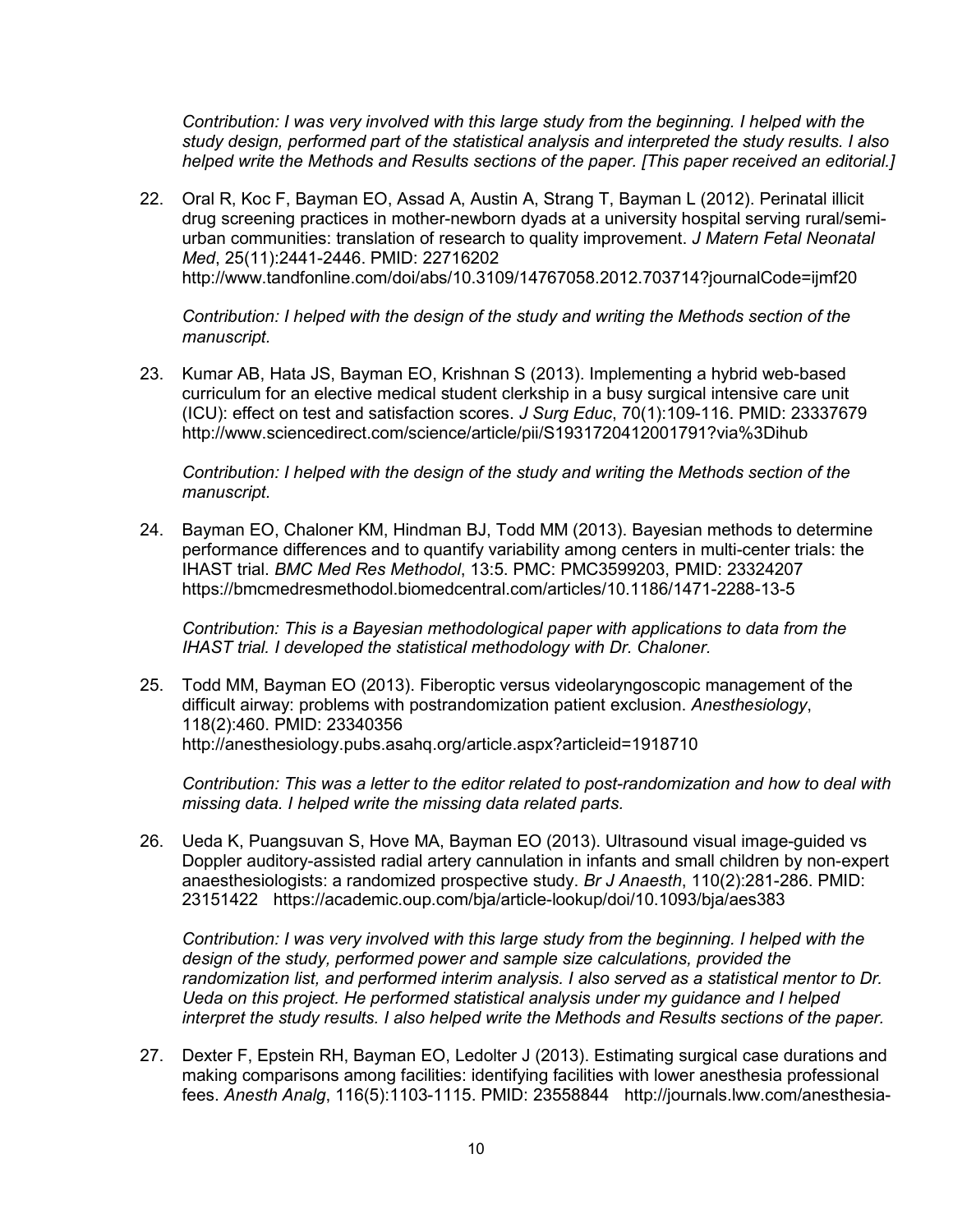analgesia/fulltext/2013/05000/Estimating\_Surgical\_Case\_Durations\_and\_Making.23.aspx

*Contribution: One of the examples in this paper was the IHAST trial, and I was responsible for IHAST-related data analysis.*

28. Oral R, Koc F, Jogerst K, Bayman L, Austin A, Sullivan S, Bayman EO (2014). Staff training makes a difference: improvements in neonatal illicit drug testing and intervention at a tertiary hospital. *J Matern Fetal Neonatal Med*, 27(10):1049-1054. PMID: 24060204 http://www.tandfonline.com/doi/abs/10.3109/14767058.2013.847418?journalCode=ijmf20

*Contribution: I helped with the design of the study and helped write the Methods section of the manuscript.*

29. Bayman EO, Brennan TJ (2014). Incidence and severity of chronic pain at 3 and 6 months after thoracotomy: meta-analysis. *J Pain*, 15(9):887-897. PMID: 24968967 http://www.sciencedirect.com/science/article/pii/S1526590014007780?via%3Dihub

*Contribution: Dr. Brennan and I performed searches for the meta-analysis. I performed statistical analyses and wrote the first draft of the paper.*

30. Bayman EO, Dexter F, Todd MM (2015). Assessing and comparing anesthesiologists' performance on mandated metrics using a Bayesian approach. *Anesthesiology*, 123(1):101- 115. PMID: 25906338 http://anesthesiology.pubs.asahq.org/article.aspx?articleid=2288837

*Contribution: I developed the Bayesian model. Dr. Dexter and I collaborated on the statistical analysis plan, and we wrote the first draft of the paper.*

31. Eisen SH, Hindman BJ, Bayman EO, Dexter F, Hasan DM (2015). Elective endovascular treatment of unruptured intracranial aneurysms: a management case series of patient outcomes after institutional change to admit patients principally to postanesthesia care unit rather than to intensive care. *Anesth Analg*, 121(1):188-197. PMID: 25806401 http://journals.lww.com/anesthesiaanalgesia/fulltext/2015/07000/Elective\_Endovascular\_Treatment\_of\_Unruptured.28.aspx

*Contribution: I helped write the Methods section of the manuscript.*

32. Marian AA, Ranganath YS, Bayman EO, Senasu J, Brennan TJ (2015). A comparison of 2 ultrasound-guided approaches to the saphenous nerve block: adductor canal versus distal transsartorial: a prospective, randomized, blinded, noninferiority trial. *Reg Anesth Pain Med*, 40(5):623-630. PMID: 26110441 https://rapm.bmj.com/content/40/5/623

*Contribution: Non-inferiority trials are harder to explain to readers compared to superiority trials. I helped with the design of the study, performed power and sample size calculations and provided the randomization list for this non-inferiority trial. I also served as a statistical mentor to Dr. Anil Marian on this project. He performed statistical analysis under my guidance and I helped interpret the study results. I provided him the statistical analysis results for the noninferiority testing. I also helped write the Statistical Methods and Results sections of the paper. Our manuscript was accepted for publication after only one revision.*

33. Ueda K, Bayman EO, Johnson C, Odum NJ, Lee JJ (2015). A randomised controlled trial of radial artery cannulation guided by Doppler vs. palpation vs. ultrasound. *Anaesthesia*,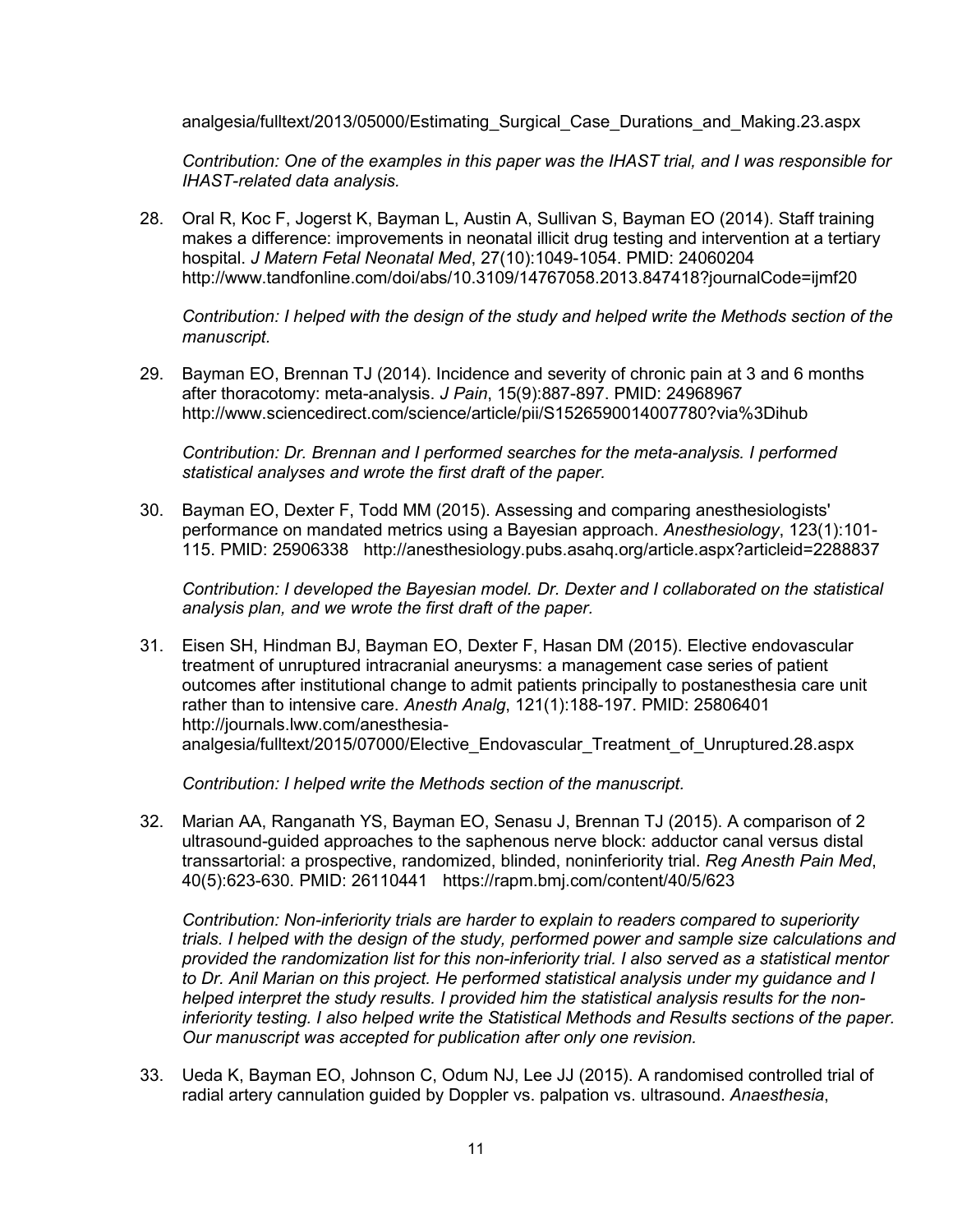70(9):1039-1044. PMID: 25857597 http://onlinelibrary.wiley.com/doi/10.1111/anae.13062/abstract;jsessionid=E1CB56A33DD618 C6B6DF8B839EFCD453.f04t02

*Contribution: I helped with the design of the study, performed power and sample size calculations, provided the randomization list, and performed interim analysis. I also served as a statistical mentor to Dr. Ueda on this project. He performed statistical analysis under my guidance and I helped interpret the study results. I also helped write the Statistical Methods and Results sections of the paper.*

34. Bayman EO, Dexter F, Todd MM (2016). Prolonged operative "time to extubation" is not an appropriate metric for comparing the performance of individual anesthesia providers. *Anesthesiology*, 124(2):322-338. PMID: 26545101 http://anesthesiology.pubs.asahq.org/article.aspx?articleid=2470465

*Contribution: I developed the Bayesian model. Dr. Dexter and I collaborated on the statistical analysis plan, and we wrote the first draft of the paper. [This paper received an editorial.]*

35. Aziz MF, Abrons RO, Cattano D, Bayman EO, Swanson DE, Hagberg CA, Todd MM, Brambrink AM (2016). First-attempt intubation success of video laryngoscopy in patients with predicted difficult airway: a multicenter randomized controlled trial comparing the "C-MAC D-Blade" versus the "GlideScope" in a mixed provider and diverse patient population. *Anesth Analg*, 122(3):740-750. PMID: 26579847 http://journals.lww.com/anesthesiaanalgesia/fulltext/2016/03000/First\_Attempt\_Intubation\_Success\_of\_Video.22.aspx

*Contribution: I provided the statistical design and analysis for this prospective, randomized, interventional non-inferiority trial. I performed interim and final analyses. In addition, I wrote the Statistical Analysis Plan during the design stage of the study, and the Statistical Methods section of the manuscript at the time of submission for the publication. [This paper received an editorial.]*

36. Marian AA, Bayman EO, Gillett A, Hadder B, Todd MM (2016). The influence of the type and design of the anesthesia record on ASA physical status scores in surgical patients: paper records vs. electronic anesthesia records. *BMC Med Inform Decis Mak*, 16:29. PMC: PMC4776367, PMID: 26936616 https://bmcmedinformdecismak.biomedcentral.com/articles/10.1186/s12911-016-0267-6

*Contribution: I mentored Dr. Marian for the basic statistical analysis of the study, conducted bootstrap analysis and helped write the Statistical Methods section of the manuscript.*

37. Aziz MF, Bayman EO, Van Tienderen MM, Todd MM, Brambrink AM (2016). Predictors of difficult videolaryngoscopy with GlideScope® or C-MAC® with D-blade: secondary analysis from a large comparative videolaryngoscopy trial. *Br J Anaesth*, 117(1):118-123. PMC: PMC4913400, PMID: 27317711 https://academic.oup.com/bja/articlelookup/doi/10.1093/bja/aew128

*Contribution: I provided the statistical design and analysis for this prospective, randomized, interventional non-inferiority trial. I wrote the statistical analysis plan and performed the planned secondary statistical analysis for this second manuscript related with the StAGE trial.*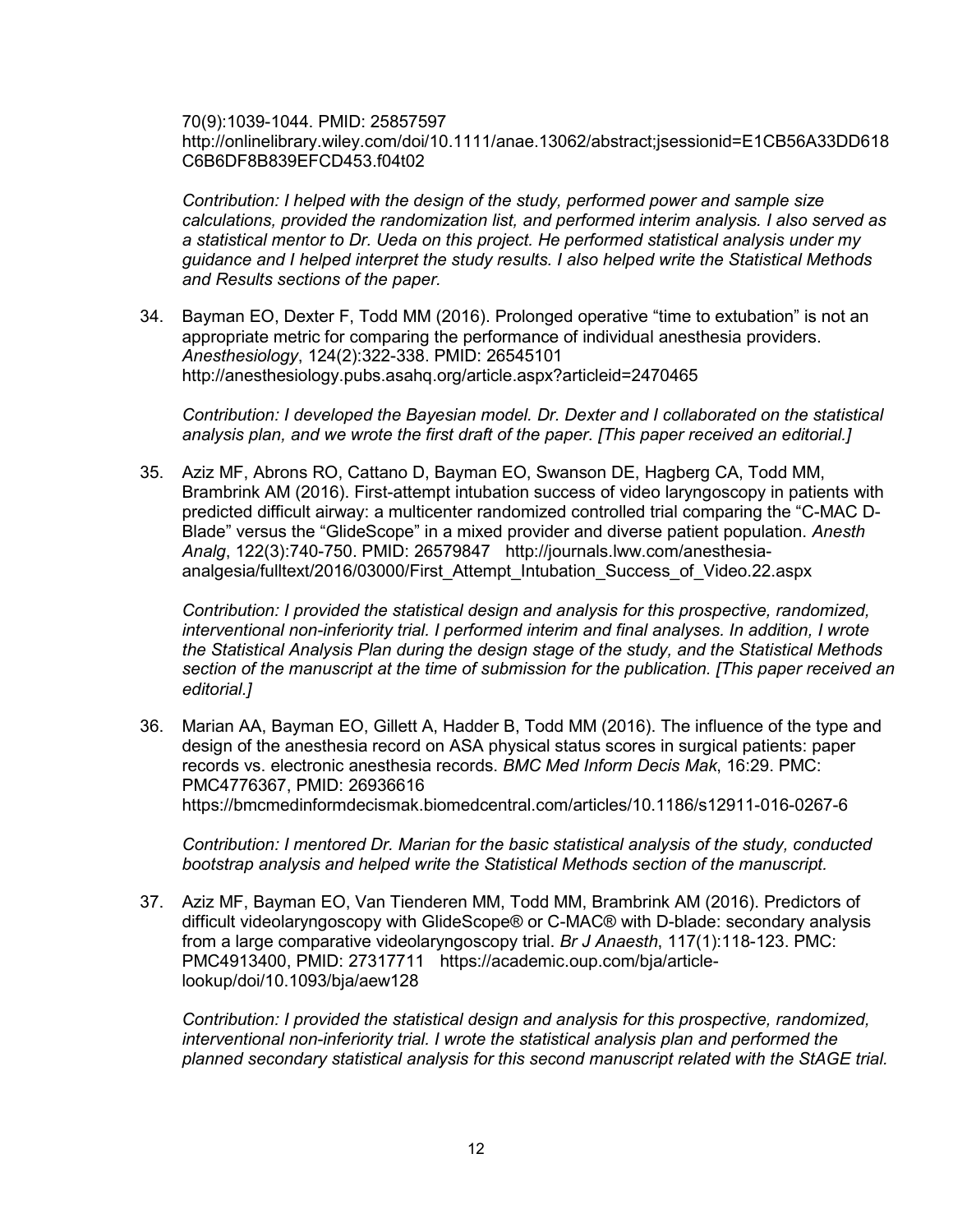38. Bayman EO, Dexter F, Ledolter J (2017). Mixed effects logistic regression modeling of daily evaluations of nurse anesthetists' work habits adjusting for leniency of the rating anesthesiologists. *Perioper Care Oper Room Manag*, 6:14-19. http://www.sciencedirect.com/science/article/pii/S2405603016300206

*Contribution: I performed Bayesian analysis for this study related with different statistical methods to examine the evaluation scores.*

39. Bayman EO, Lennertz R, Brennan TJ (2017). Pain-related limitations in daily activities following thoracic surgery in a United States population. *Pain Physician*, 20(3):E367-E378. PMID: 28339436 http://www.painphysicianjournal.com/linkout?issn=1533- 3159&vol=20&page=E367

*Contribution: Dr. Brennan and I designed the study. I performed the Rasch data analyses, created tables and plots and wrote the first draft of the manuscript.*

40. Bayman EO, Parekh KR, Keech J, Selte A, Brennan TJ (2017). A prospective study of chronic pain after thoracic surgery. *Anesthesiology*, 126(5):938-951. PMC: PMC5395336, PMID: 28248713

*Contribution: Dr. Brennan and I designed and conducted the study. I performed data analyses, created tables and plots and wrote the first draft of the manuscript.*

- 41. Block RI, Magnotta VA, Bayman EO, Choi JY, Thomas JJ, Kimble KK (2017). Are anesthesia and surgery during infancy associated with decreased white matter integrity and volume during childhood? *Anesthesiology*, 127(5):788-799. PMID: 28837436 http://anesthesiology.pubs.asahq.org/article.aspx?articleid=2652465
- 42. Dexter F, Bayman EO, Dexter EU (2017). Monte Carlo simulations comparing Fisher Exact Test and unequal variances t test for analysis of differences between groups in brief hospital lengths of stay. *Anesth Analg*, 125(6):2141-2145. PMID: 28961563
- 43. Dexter F, Bayman EO, Pattillo S. J, Schwenk ES, Epstein RH (2018). Influence of parameter uncertainty on the tardiness of the start of a surgical case following a preceding surgical case performed by a different surgeon. *Perioper Care Oper Room Manag*, 13:12-17. https://www.sciencedirect.com/science/article/pii/S2405603018300165?via%3Dihub
- 44. Bayman EO, Parekh KR, Keech J, Larson N, Vander Weg M, Brennan TJ (2019). Preoperative patient expectations of postoperative pain are associated with moderate to severe acute pain after VATS. *Pain Med*, 20(3):543-554. PMID: 29878248 https://academic.oup.com/painmedicine/article/20/3/543/5033461
- 45. Seering MS, Bayman EO, Wong CA, Ranganath YS, Marian AA (2019). Comparison of the effect of three different adjuvants on the analgesic duration of single injection interscalene brachial plexus block: a prospective, randomized, triple blinded clinical trial. *Reg Anesth Pain Med*, 44(9):866-871. PMID: 31308262 https://rapm.bmj.com/content/early/2019/07/13/rapm-2018-100201
- 46. Dexter F, Bayman EO, Wong CA, Hindman BJ (2020). Reliability of ranking anesthesiologists and nurse anesthetists using leniency-adjusted clinical supervision and work habits scores. *J*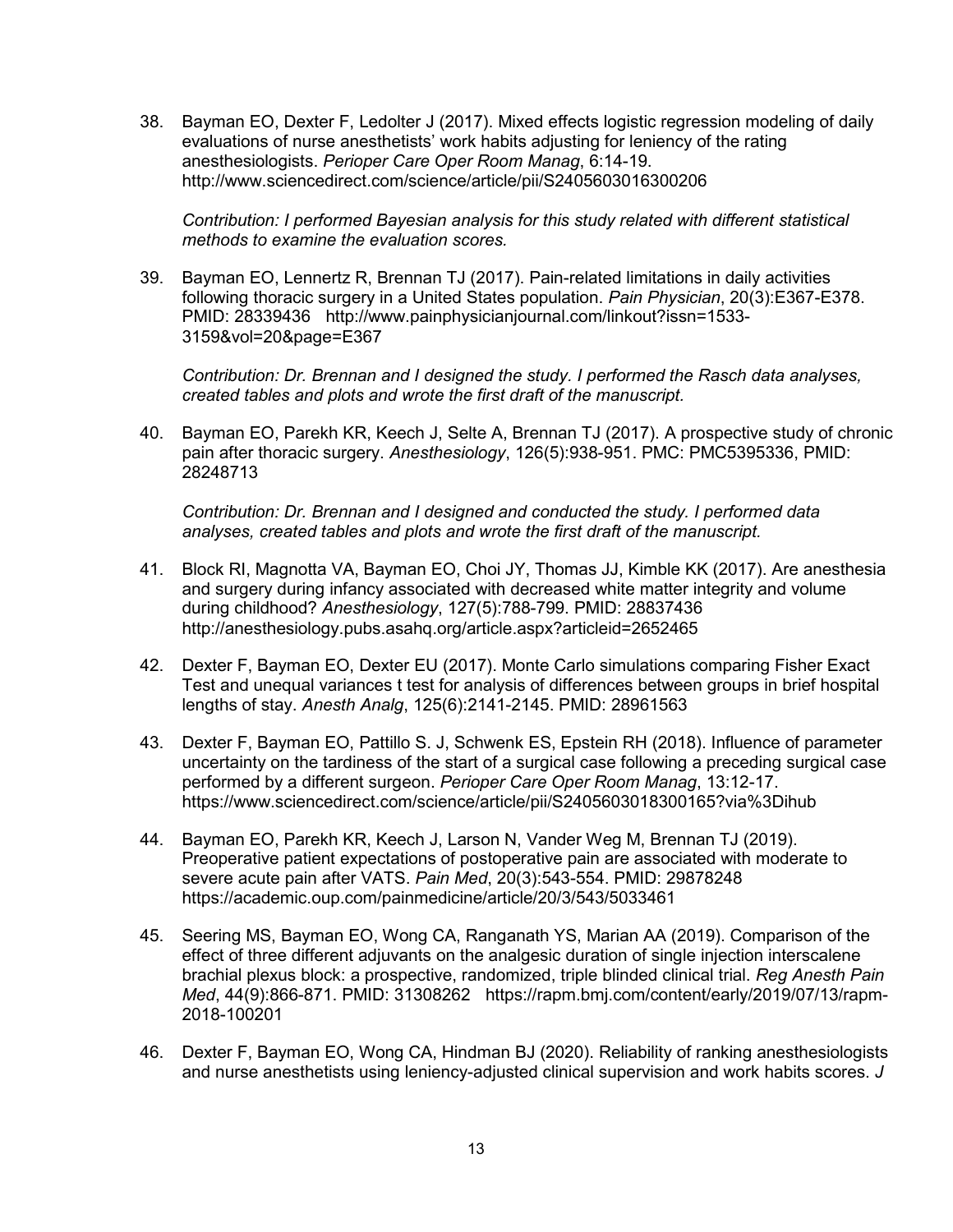*Clin Anesth*, 61:109639. PMID: 31735571 https://www.sciencedirect.com/science/article/pii/S0952818019312292?via%3Dihub

- 47. Cudkowicz M, Chase MK, Coffey CS, Ecklund DJ, Thornell BJ, Lungu C, Mahoney K, Gutmann L, Shefner JM, Staley KJ, Bosch M, Foster E, Long JD, Bayman EO, Torner J, Yankey J, Peters R, Huff T, Conwit RA, Shinnar S, Patch D, Darras BT, Ellis A, Packer RJ, Marder KS, Chiriboga CA, Henchcliffe C, Moran JA, Nikolov B, Factor SA, Seeley C, Greenberg SM, Amato AA, DeGregorio S, Simuni T, Ward T, Kissel JT, Kolb SJ, Bartlett A, Quinn JF, Keith K, Levine SR, Gilles N, Coyle PK, Lamb J, Wolfe GI, Crumlish A, Mejico L, Iqbal MM, Bowen JD, Tongco C, Nabors LB, Bashir K, Benge M, McDonald CM, Henricson EK, Oskarsson B, Dobkin BH, Canamar C, Glauser TA, Woo D, Molloy A, Clark P, Vollmer TL, Stein AJ, Barohn RJ, Dimachkie MM, Le Pichon JB, Benatar MG, Steele J, Wechsler L, Clemens PR, Amity C, Holloway RG, Annis C, Goldberg MP, Andersen M, Iannaccone ST, Smith AG, Singleton JR, Doudova M, Haley EC, Quigg MS, Lowenhaupt S, Malow BA, Adkins K, Clifford DB, Teshome MA, Connolly N (2020). Seven-year experience from the National Institute of Neurological Disorders and Stroke-supported network for excellence in neuroscience clinical trials. *JAMA Neurol*, 77(6):755-763. PMID: 32202612 https://jamanetwork.com/journals/jamaneurology/fullarticle/2763346
- 48. Hadlandsmyth K, Mosher HJ, Bayman EO, Wikle JG, Lund BC (2020). A typology of new long-term opioid prescribing in the Veterans Health Administration. *J Gen Intern Med*, 35(9):2607-2613. PMID: 32206994 https://link.springer.com/article/10.1007/s11606-020- 05749-7
- 49. Bishop MO, Bayman EO, Hadlandsmyth K, Lund BC, Kang S (2020). Opioid use trajectories after thoracic surgery among veterans in the United States. *Eur J Pain*, 24(8):1569-1584. PMID: 32506529 https://onlinelibrary.wiley.com/doi/abs/10.1002/ejp.1610
- 50. Polgreen LA, Carter BL, Polgreen PM, Snyder PM, Sewell DK, Bayman EO, Francis SL, Simmering JE, Parker C, Finkelstein R (2020). A pharmacist intervention for monitoring and treating hypertension using bidirectional texting: PharmText BP. *Contemp Clin Trials*, 98:106169. PMID: 33038500 https://www.contemporaryclinicaltrials.com/article/S1551- 7144(20)30247-0/pdf
- 51. Post AA, Rio EK, Sluka KA, Moseley GL, Bayman EO, Hall MM, de Cesar Netto C, Wilken JM, Danielson JF, Chimenti RL (2020). Effect of pain education and exercise on pain and function in chronic achilles tendinopathy: a protocol for a double-blind, placebo-controlled randomized trial. *JMIR Res Protoc*, 9(11):e19111. PMID: 33141102 https://www.researchprotocols.org/2020/11/e19111
- 52. Bayman EO, Oleson JJ, Rabbitts JA (2021). AAAPT: Assessment of the Acute Pain Trajectory. *Pain Med*, 22(3):533-547. PMID: 33735384 https://academic.oup.com/painmedicine/article/22/3/533/6178331
- 53. Bayman EO, Curatolo M, Rahman S, Brennan TJ (2021). AAAPT diagnostic criteria for acute thoracic surgery pain. *J Pain*, 22(8):892-904. PMID: 33848682 https://www.sciencedirect.com/science/article/pii/S1526590021001899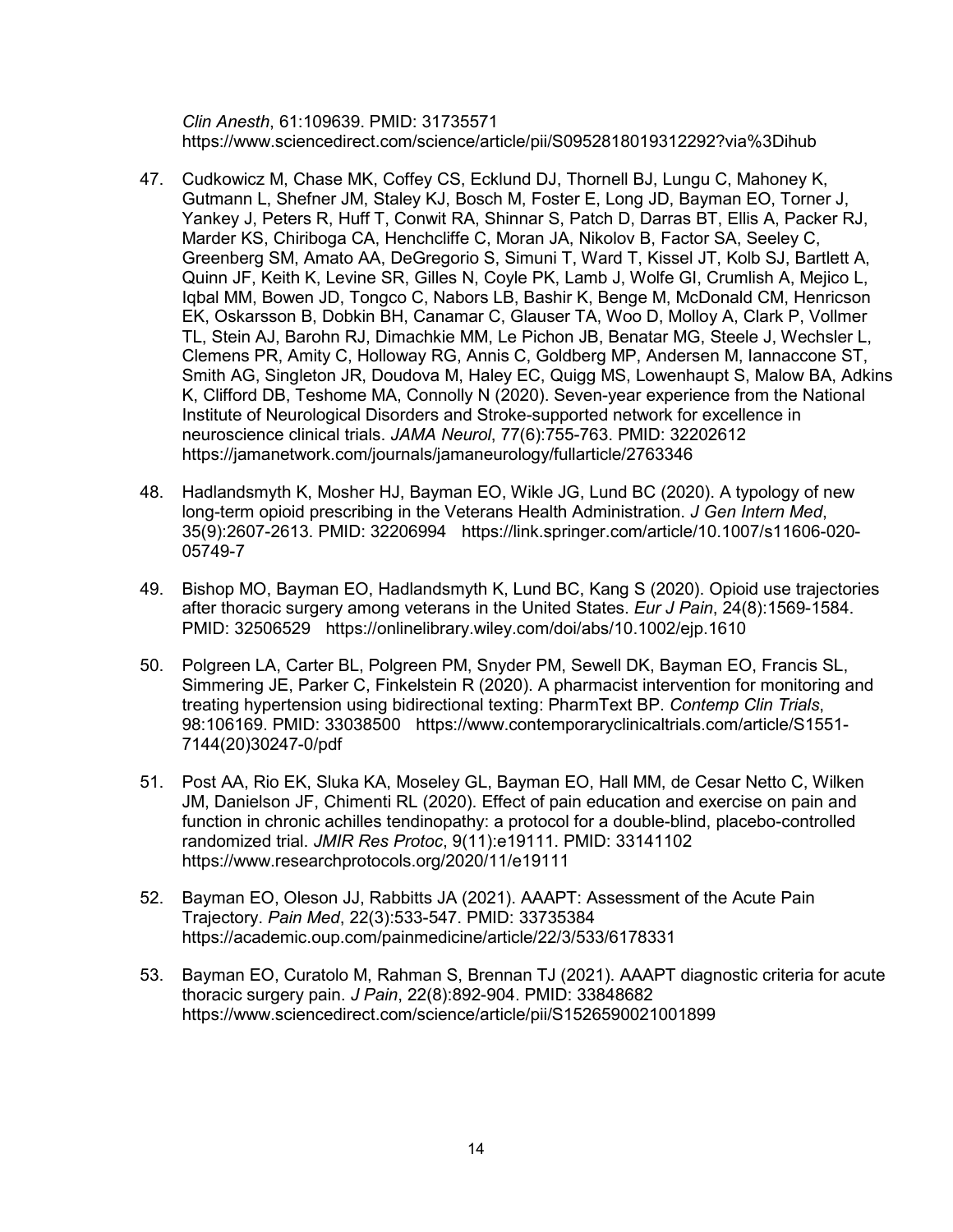### **2. Non-Peer-Reviewed Papers (reports, proceedings, etc.)**

#### **3. Books/Monographs**

#### **4. Chapters**

1. Bayman EO (2021). Middle Development Trials. S. Piantadosi & C. L. Meinert (Eds.), Principles and Practice of Clinical Trials, New York, NY: *Springer*, ISBN: 978-3-319-52677-5, https://link.springer.com/referenceworkentry/10.1007/978-3-319-52677-5\_81-1

#### **5. Electronic Publications**

1. Bayman EO, Chaloner K, Cowles MK (2009). Detecting qualitative interaction: a Bayesian approach, Iowa City, IA: *Technical Report* http://www.publichealth.uiowa.edu/biostat/research/documents/Bayman-Chaloner-Cowles-Subgroup-Tech-Report-Jan09.pdf

### **6. Abstracts**

1. Lai HH, Bayman EO, Landis JR, Harte S, Clemens JQ, Rodriguez L, Sutcliffe S, Taple B, Naliboff B (2020). Longitudinal changes in the "pelvic pain only" and "widespread pain" phenotypes in the MAPP Urologic Chronic Pelvic Pain Syndome (UCCPPS) cohort, Baltimore, MD: *J Urol* 203(4S):Supplement.

#### **7. Other**

1. Block RI, Thomas JJ, Bayman EO, Choi JY, Kimble KK, Todd MM (2013). In reply *Anesthesiology* 119(1):234-236. PMID: 23856665 http://anesthesiology.pubs.asahq.org/article.aspx?articleid=1918333

*Contribution: This was in response to a comment, and I helped provide a statistically sound response.*

- 2. Hasan DM, Bayman EO, Broderick J (2017). Letter by Hasan et al regarding article, "Aspirin and Risk of Subarachnoid Hemorrhage: Systematic Review and Meta-Analysis", Dallas, TX: *Stroke* 48(7):e184-e185. PMC: PMC5497759, PMID: 28536171 http://stroke.ahajournals.org/content/48/7/e184.long
- 3. Bayman EO, Parekh KR, Keech J, Brennan TJ (2017). Response to "Editorial on pain following thoracic surgery" *J Thorac Dis* 9(12):E1154-E1155. PMC: PMC5756976, PMID: 29313846
- 4. Bayman EO, Parekh KR, Keech J, Brennan TJ (2017). Response to "VATS vs. thoracotomy regarding postoperative chronic pain" *J Thorac Dis* 9(12):E1151-E1153. PMC: PMC5756990, PMID: 29313852
- 5. Bayman EO, Brennan TJ (2018). In reply *Anesthesiology* 128(1):225. PMID: 29232230 http://anesthesiology.pubs.asahq.org/article.aspx?articleid=2666395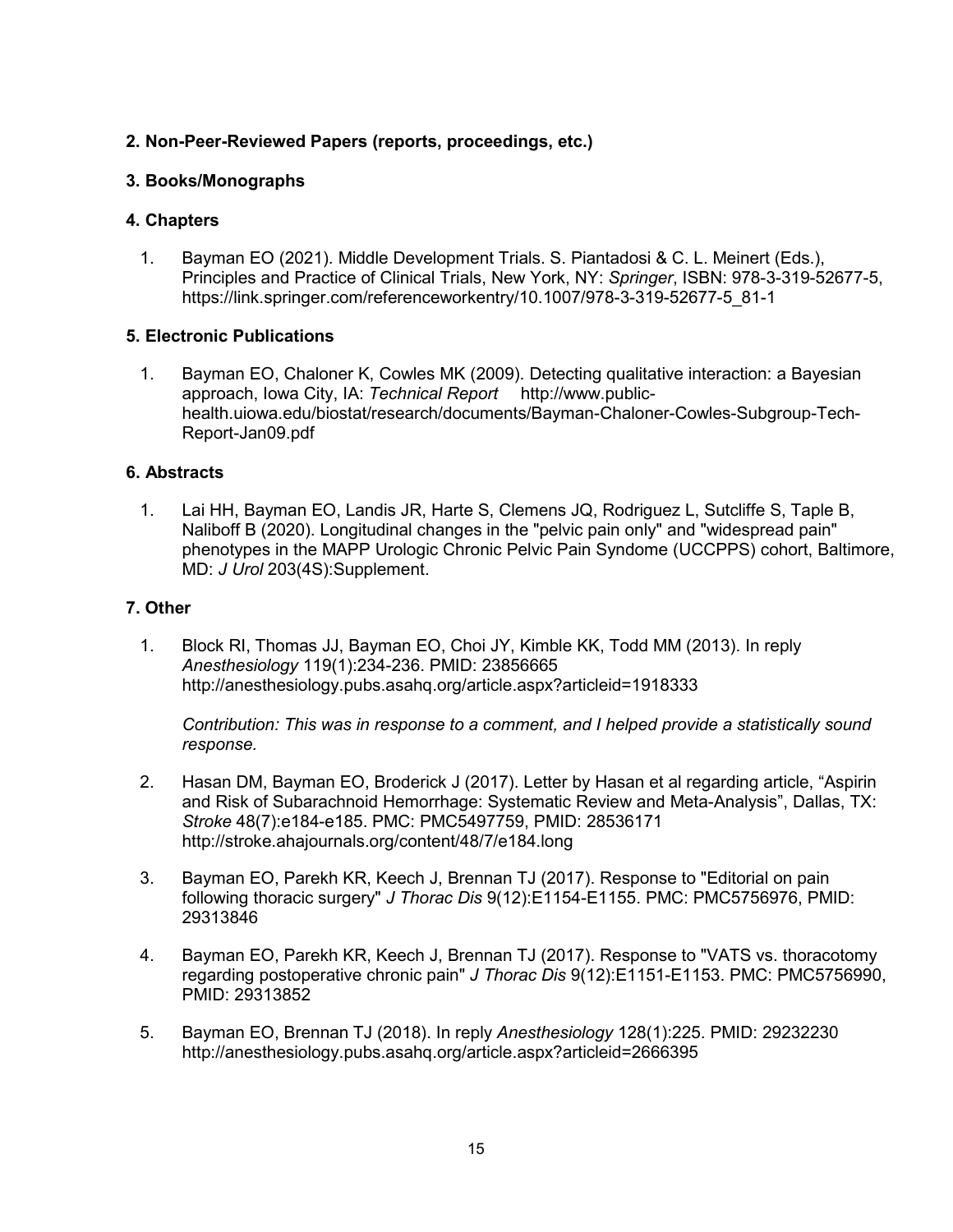- 6. Block RI, Magnotta VA, Bayman EO, Choi JY, Thomas JJ, Kimble KK (2018). In reply *Anesthesiology* 128(6):1261. PMID: 29762360 http://anesthesiology.pubs.asahq.org/article.aspx?articleid=2681391
- 7. Bayman EO, Dexter F (2018). Relative importance of strategies for improving the sample size selection and reporting of small randomized clinical trials in anesthesiology *Can J Anaesth* 65(6):607-610. PMID: 29556936 https://link.springer.com/article/10.1007%2Fs12630-018- 1110-6 (editorial)
- 8. Bayman EO, Brennan TJ (2018). Video-assisted thoracoscopic surgury versus roboticassisted thoracoscopic surgery and postoperative opioid consumption, Hong Kong: *J Thorac Dis* 10(Suppl 26):S3222-S3223. PMC: PMC6186588, PMID: 30370119 https://jtd.amegroups.com/article/view/23490/18142
- 9. Bayman EO, Dexter F (2021). Multicollinearity in logistic regression models, Philadelphia, PA: *Anesth Analg* 133(2):362-365. PMID: 34257197

#### **B. Areas of Research Interest/Current Projects**

- 1. Bayesian statistics
- 2. Multi-centered clinical trials
- 3. Power and sample size calculations
- 4. Prediction models for chronic pain related to surgery
- 5. Subgroup analysis

#### **C. Sponsored Research** (*ALL grants*)

(if you are not the PI, state your role or contributions - in a few sentences)

#### **1. Grants Received**

| Source<br>Title<br>P.I. | Number of Months<br>% Effort | Direct Funds<br>Period of Funding |
|-------------------------|------------------------------|-----------------------------------|
|                         |                              |                                   |

| <b>Baxter Pharmaceuticals</b>                       | 4 months | 11/01/2008- |  |
|-----------------------------------------------------|----------|-------------|--|
| Statistical Modeling of Rate and Reliability of     |          | 02/28/2009  |  |
| Time to Extubation for Meta-Analysis Comparing      |          |             |  |
| Desflurane to Sevoflurane                           |          |             |  |
| Franklin Dexter, Principal Investigator, University |          |             |  |
| of Iowa/Anesthesia                                  |          |             |  |
| Emine O. Bayman, Statistician, University of        |          |             |  |
| Iowa/Anesthesia                                     |          |             |  |
|                                                     |          |             |  |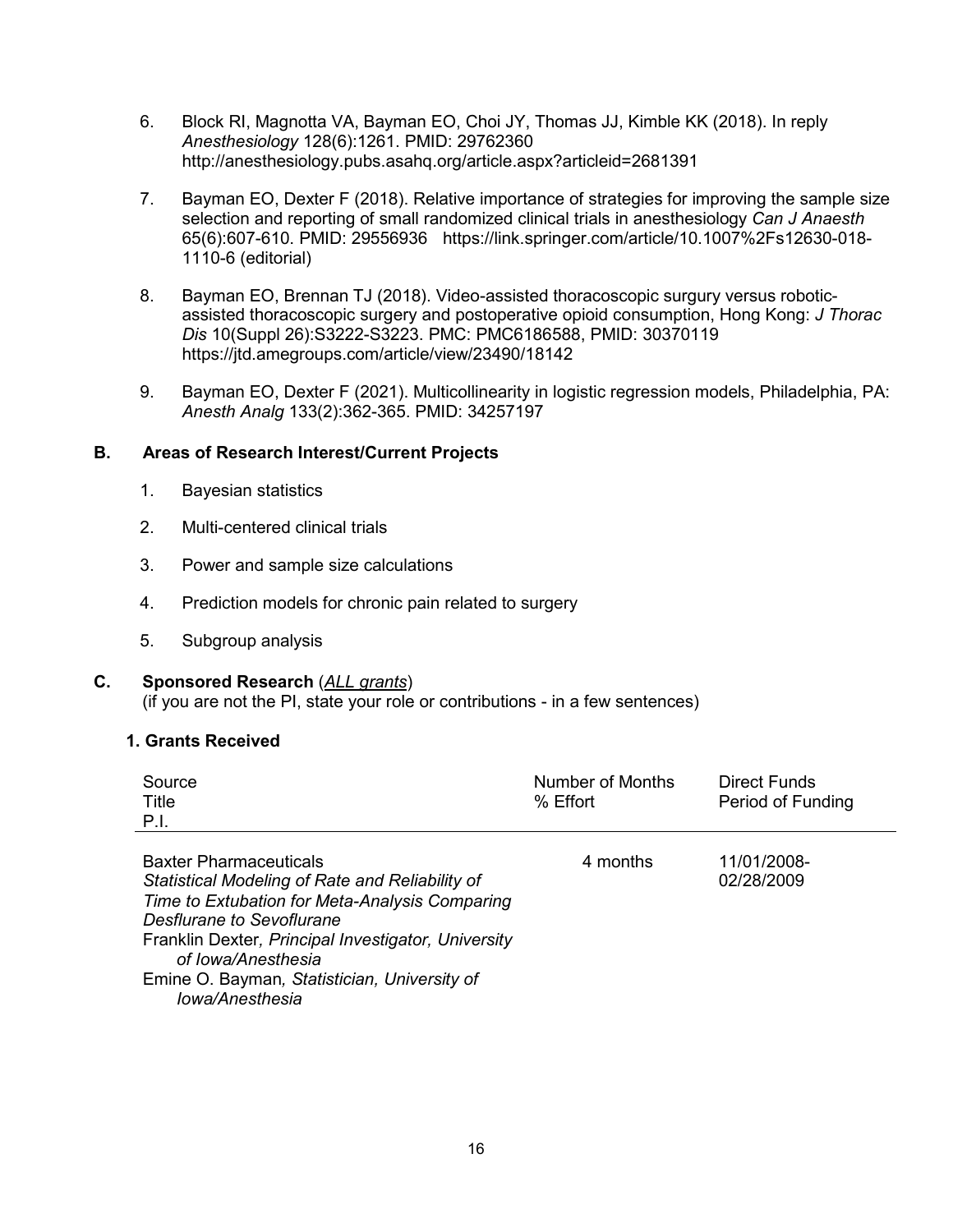| Source<br>Title<br>P.I.                                                                                                                                                                                                                             | <b>Number of Months</b><br>% Effort | <b>Direct Funds</b><br>Period of Funding |
|-----------------------------------------------------------------------------------------------------------------------------------------------------------------------------------------------------------------------------------------------------|-------------------------------------|------------------------------------------|
| SmartTots<br>General Anesthesia During Human Infancy and<br><b>Brain Development</b><br>Robert I. Block, Principal Investigator, University<br>of Iowa/Anesthesia<br>Emine O. Bayman, Statistician, University of<br>Iowa/Anesthesia                | 24 months                           | 06/01/2012-<br>05/31/2014                |
| Karl Storz Endoscope<br><b>Storz Against Glidescope Efficacy (StAGE Trial)</b><br>M Aziz, Principal Investigator<br>Emine O. Bayman, Statistician, University of<br>Iowa/Anesthesia                                                                 | 24 months<br>25%                    | 10/01/2012-<br>09/30/2014                |
| R03 NS080110-02<br>National Institute of Neurological Disorders and<br>Stroke (NINDS)<br>Predicting Chronic Pain after Thoracic Surgery: A<br><b>Bayesian Approach</b><br>Emine O. Bayman, Principal Investigator,<br>University of Iowa/Anesthesia | 25 months<br>25%                    | 03/01/2013-<br>04/30/2015                |
| University of Iowa<br><b>Brain fMRI to Predict Chronic Pain after</b><br>Thoracotomy<br>Emine O. Bayman, Principal Investigator,<br>University of Iowa/Anesthesia                                                                                   | 1 months                            | \$24,600<br>02/01/2015-<br>02/28/2015    |
| 5-U01-DK070431-11<br>NIH / NIDDK<br><b>Clinical Islet Transplantation Trial</b><br>Foster, Principal Investigator<br>Emine O. Bayman, Statistician, University of<br>Iowa/Anesthesia                                                                | 19 months<br>5%                     | 11/15/2015-<br>06/30/2017                |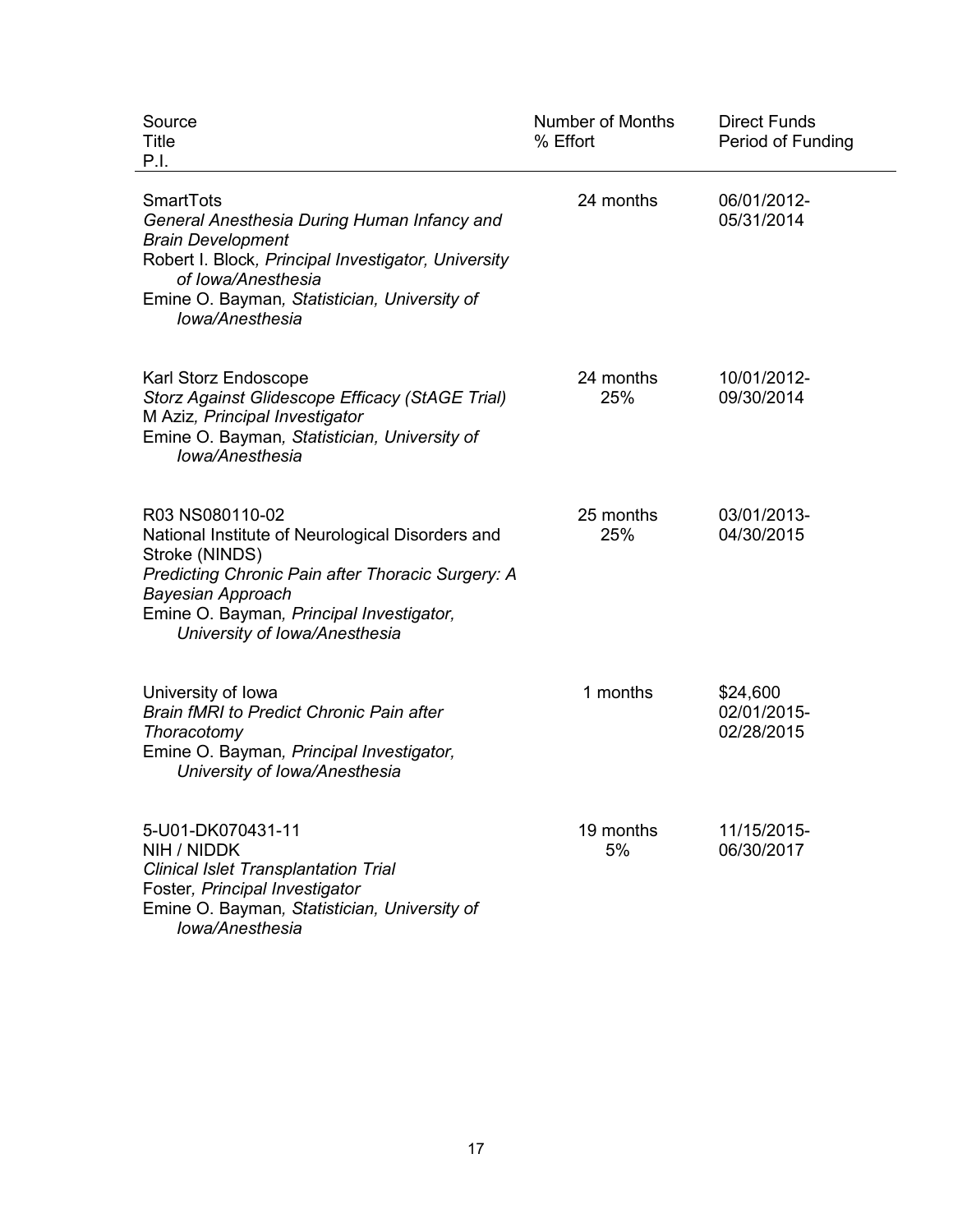| Source<br>Title<br>P.I.                                                                                                                                                                                                                                                                                                                          | <b>Number of Months</b><br>% Effort | <b>Direct Funds</b><br>Period of Funding |
|--------------------------------------------------------------------------------------------------------------------------------------------------------------------------------------------------------------------------------------------------------------------------------------------------------------------------------------------------|-------------------------------------|------------------------------------------|
| NIH / NINDK (Subaward from University of<br>Pennsylvania, R01 Award under U01DK082316;<br><b>Funding Opportunity for Basic and Translational</b><br>Science Studies in the MAPP Research Network)<br>Bayesian Analysis of MAPP-I Psychosocial and<br><b>Neuroimaging Data</b><br>Emine O. Bayman, Co-Principal, University of<br>Iowa/Anesthesia | 30 months<br>27%                    | 01/01/2016-<br>06/30/2018                |
| U01 NS077352<br><b>NeuroNext</b><br><b>Network for Excellence in Neuroscience Clinical</b><br><b>Trials</b><br>M Cudkowicz, Principal Investigator<br>Emine O. Bayman, Co-Investigator, University of<br><b>Iowa/Biostatistics</b>                                                                                                               | 144 months<br>10%                   | 09/30/2011-<br>06/30/2023                |
| WU-16-234-MOD<br>Washington University in St. Louis/PCORI<br>Posterior Fossa Decompression with or without<br>Duraplasty for Chiari Type I Malformation with<br>Syringomelia<br>James Torner, Principal Investigator, University<br>of Iowa<br>Emine O. Bayman, Co-Investigator, University of<br><b>Iowa/Biostatistics</b>                      | 20%                                 | 12/01/2015-<br>11/30/2020                |
| University of Iowa<br>Nontraumatic SubArachnoid Hemorrhage (SAH)<br>Registry<br>Emine O. Bayman, Statistician, University of<br><b>Iowa/Biostatistics</b>                                                                                                                                                                                        | 10%                                 | 07/01/2016-<br>12/31/2020                |
| 20% support until September 2019, 10% ongoing                                                                                                                                                                                                                                                                                                    |                                     |                                          |
| R21CA208968<br>NIH / National Cancer Institute (NCI)<br>Phase II Trial of Nicotinamide Riboside for Relief<br>of Taxane-Induced Sensory Neuropathy<br>Donna L. Hammond, Principal Investigator,<br>University of Iowa/Anesthesia<br>Emine O. Bayman, Co-Investigator, University of<br><b>Iowa/Biostatistics</b>                                 | 36 months<br>10%                    | \$250,000<br>09/01/2016-<br>08/31/2020   |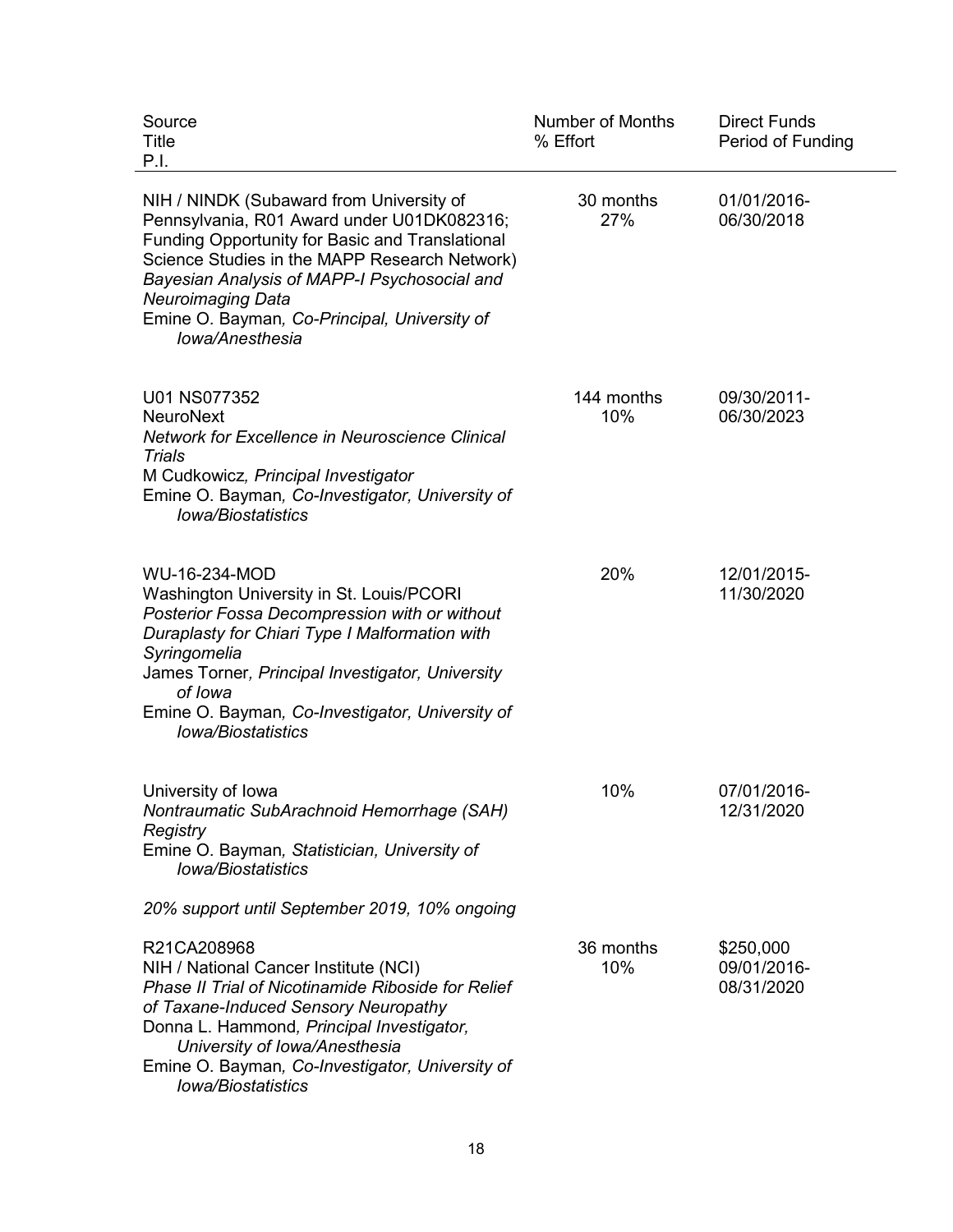| Source<br>Title<br>P.I.                                                                                                                                                                                                                                                                                                                                                                     | <b>Number of Months</b><br>% Effort | <b>Direct Funds</b><br>Period of Funding |
|---------------------------------------------------------------------------------------------------------------------------------------------------------------------------------------------------------------------------------------------------------------------------------------------------------------------------------------------------------------------------------------------|-------------------------------------|------------------------------------------|
| R01 HD089420<br>NIH/National Institute of Child Health and Human<br>Development (NICHD)<br>General Anesthesia During Early Childhood and<br><b>Brain Development</b><br>Robert I. Block, Principal Investigator, University<br>of Iowa<br>Emine O. Bayman, Co-Investigator, University of<br><b>Iowa/Biostatistics</b>                                                                      | 60 months<br>10%                    | 07/01/2018-<br>03/31/2023                |
| U24 NS112873<br>National Institutes of Health (NIH)<br><b>Clinical Coordination Center for Common Fund</b><br>Acute to Chronic Pain Signatures (A2CPS)<br>Program<br>Kathleen A. Sluka, Co-Principal, University of<br>Iowa/Physical Therapy and Rehabilitation<br><b>Science</b><br>C Coffey, Co-Principal<br>Emine O. Bayman, Co-Investigator, University of<br><b>Iowa/Biostatistics</b> | 60 months                           | 08/15/2019-<br>07/31/2023                |
| 10% 1st year; 35% 2nd year; 35% 3rd year                                                                                                                                                                                                                                                                                                                                                    |                                     |                                          |
| R61 HL144880<br>National Institutes of Health (NIH)<br>A Pharmacist Intervention for Monitoring and<br><b>Treating Hypertension Using Bidirectional</b><br><b>Texting</b><br>L Polgreen, Principal Investigator<br>Emine O. Bayman, Co-Investigator, University of<br><b>lowa/Biostatistics</b>                                                                                             | 5%                                  | 09/15/2019-<br>08/31/2024                |
| 5% salary support                                                                                                                                                                                                                                                                                                                                                                           |                                     |                                          |
| Iowa Neuroscience Institute (INI) Accelerator<br>Grant<br>Iowa Neuroscience Institute (INI)<br>Personalized Neuromodulation for Treating Post-<br><b>Surgical Pain</b><br>Jatin G. Vaidya, Co-Principal, University of<br>Iowa/Psychiatry<br>Emine O. Bayman, Co-Principal, University of<br>Iowa/Anesthesia                                                                                | 24 months                           | \$75,000<br>04/01/2019-<br>03/31/2021    |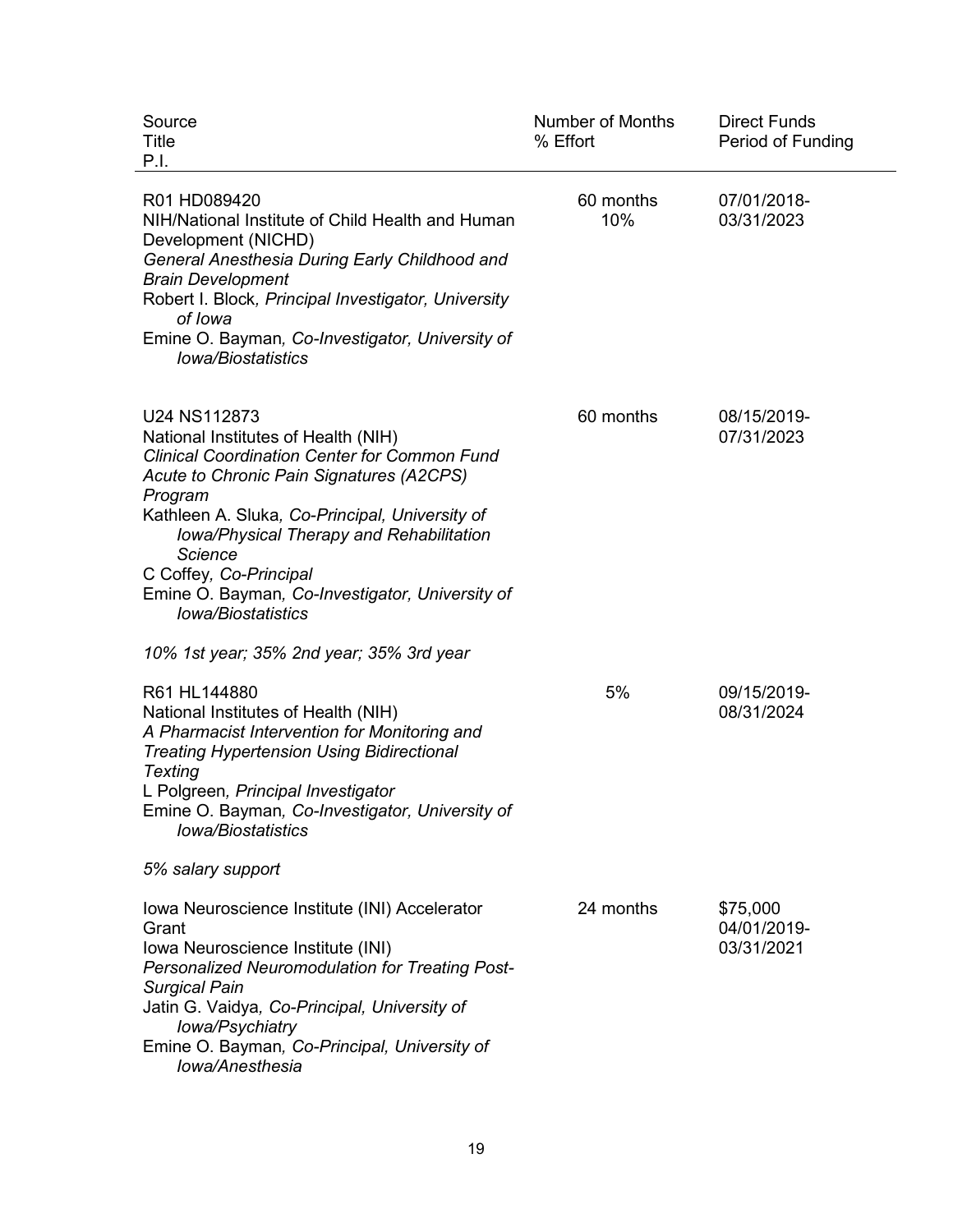| Source<br>Title<br>P.I.                                                                                                                                                                                                                                                                                                                                                    | <b>Number of Months</b><br>% Effort | <b>Direct Funds</b><br>Period of Funding |
|----------------------------------------------------------------------------------------------------------------------------------------------------------------------------------------------------------------------------------------------------------------------------------------------------------------------------------------------------------------------------|-------------------------------------|------------------------------------------|
| DT2019-011<br>V Foundation for Cancer Research<br>Alleviation of Paclitaxel-Induced Peripheral<br><b>Neuropathies in Cancer Survivors</b><br>Donna L. Hammond, Principal Investigator,<br>University of Iowa/Anesthesia<br>Emine O. Bayman, Co-Investigator, University of<br>Iowa/Anesthesia                                                                              | 36 months                           | \$60,000<br>02/01/2019-<br>02/01/2022    |
| 7.5%, 5%, 10%, in Years 1, 2, and 3.                                                                                                                                                                                                                                                                                                                                       |                                     |                                          |
| R00 AR071517<br>National Institutes of Health (NIH), National<br>Institute of Arthritis and Musculoskeletal and Skin<br>Diseases (NIAMS)<br>Mechanism-Based Treatment Approach to<br><b>Chronic Tendinopathy</b><br>R Chimenti, Principal Investigator, University of<br>Iowa/Physical Therapy<br>E O. Bayman, Co-Investigator, University of<br><b>lowa/Biostatistics</b> | 36 months                           | 07/01/2019-<br>06/30/2022                |
| 0%, 0%, 10% in Years 1, 2, and 3.                                                                                                                                                                                                                                                                                                                                          |                                     |                                          |
| <b>UG AR076387</b><br><b>NIH</b><br>Fibromyalgia TENS in Physical Therapy Study<br>(TIPS): An Embedded Pragmatic Clinical Trial<br>Kathleen Sluka, Principal Investigator<br>Emine O. Bayman, Co-Investigator                                                                                                                                                              | 15%                                 | 09/26/2019-<br>08/31/2020                |
| 2. Grants Pending                                                                                                                                                                                                                                                                                                                                                          |                                     |                                          |
| Source                                                                                                                                                                                                                                                                                                                                                                     | <b>Number of Months</b>             | <b>Direct Funds</b>                      |

| Title<br>P.I.                                                                                 | % Effort         | Period of Funding         |
|-----------------------------------------------------------------------------------------------|------------------|---------------------------|
| NIH/NHLBI<br>Lung Transplant Consortium Data Coordinating<br>Center<br>E O. Bayman, DCC Co-PI | 60 months<br>15% | 04/01/2022-<br>03/31/2027 |

15% in year 1; 10% in years 2 to 5.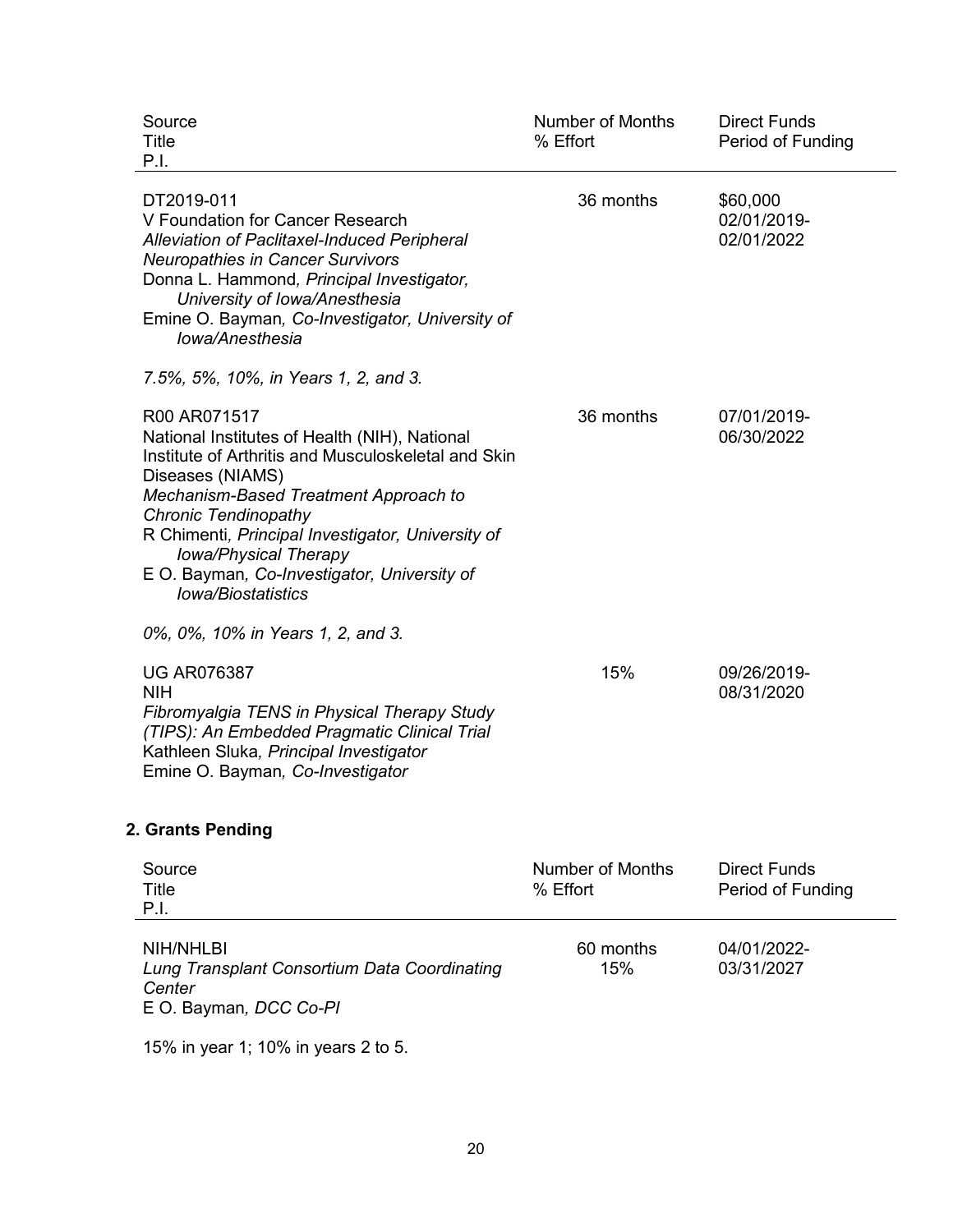### **D. Presentations**

### **1. Invited Presentations**

| Year              | <u>Title</u>                                                                                                                              | Organization                                                                                                                                                                                                       | <b>Presentation Type</b> |
|-------------------|-------------------------------------------------------------------------------------------------------------------------------------------|--------------------------------------------------------------------------------------------------------------------------------------------------------------------------------------------------------------------|--------------------------|
| November<br>2007  | Power and Sample Size<br><b>Calculations for Multi-center</b><br>Clinical Trials (Bayman EO,<br>Chaloner K, Cowles MK)                    | Design and Analysis of<br>Experiment (DAE)<br>Conference, University of<br>Georgia, Memphis,<br><b>Tennessee, United States</b>                                                                                    | <b>Invited Lecture</b>   |
| <b>June 2012</b>  | <b>Detecting Qualitative</b><br>Interaction among Subgroups<br>of a Clinical Trial with a<br>Bayesian Approach (Bayman<br>EO, Chaloner K) | ICSA 2012 Applied Statistics<br>Symposium, International<br><b>Chinese Statistical Association</b><br>(ICSA), Boston,<br>Massachusetts, United States                                                              | <b>Invited Lecture</b>   |
| April 2014        | <b>Chronic Pain after Thoracic</b><br>Surgery (Bayman EO)                                                                                 | Pain Research Program Work-<br>in-Progress Meeting,<br>University of Iowa, Carver<br>College of Medicine, Iowa City,<br>Iowa, United States                                                                        | <b>Invited Lecture</b>   |
| <b>June 2014</b>  | Approaches to Assessing<br><b>Qualitative Interactions</b><br>(Bayman EO)                                                                 | <b>Joint Applied Statistics</b><br>Symposium, International<br><b>Chinese Statistical Association</b><br>(ICSA) & Korean International<br>Statistical Society (KISS),<br>Portland, Oregon, United<br><b>States</b> | <b>Invited Lecture</b>   |
| <b>June 2014</b>  | Who Is Not Performing As<br>Fellow Colleagues? A<br>Bayesian Hierarchical Model<br>For Mandated Faculty<br>Monitoring (Bayman EO)         | <b>American Statistical</b><br>Association Oregon Chapter,<br>Portland, Oregon, United<br><b>States</b>                                                                                                            | <b>Invited Lecture</b>   |
| September<br>2014 | What does all this 'Greek'<br>mean?: Navigating and<br><b>Making Sense of Scientific</b><br>Literature (Bayman EO)                        | <b>Iowa Association of Nurse</b><br>Anesthetists Meeting, Iowa<br><b>Association of Nurse</b><br>Anesthetists, Des Moines,<br>Iowa, United States                                                                  | <b>Invited Lecture</b>   |
| <b>March 2015</b> | Assessing and Comparing<br>Anesthesiologists'<br>Performance on Mandated<br>Metrics Using a Bayesian<br>Hierarchical Model (Bayman<br>EO) | Design and Analysis of<br>Experiment (DAE)<br>Conference, University of<br>Georgia, Cary, North Carolina,<br><b>United States</b>                                                                                  | <b>Invited Lecture</b>   |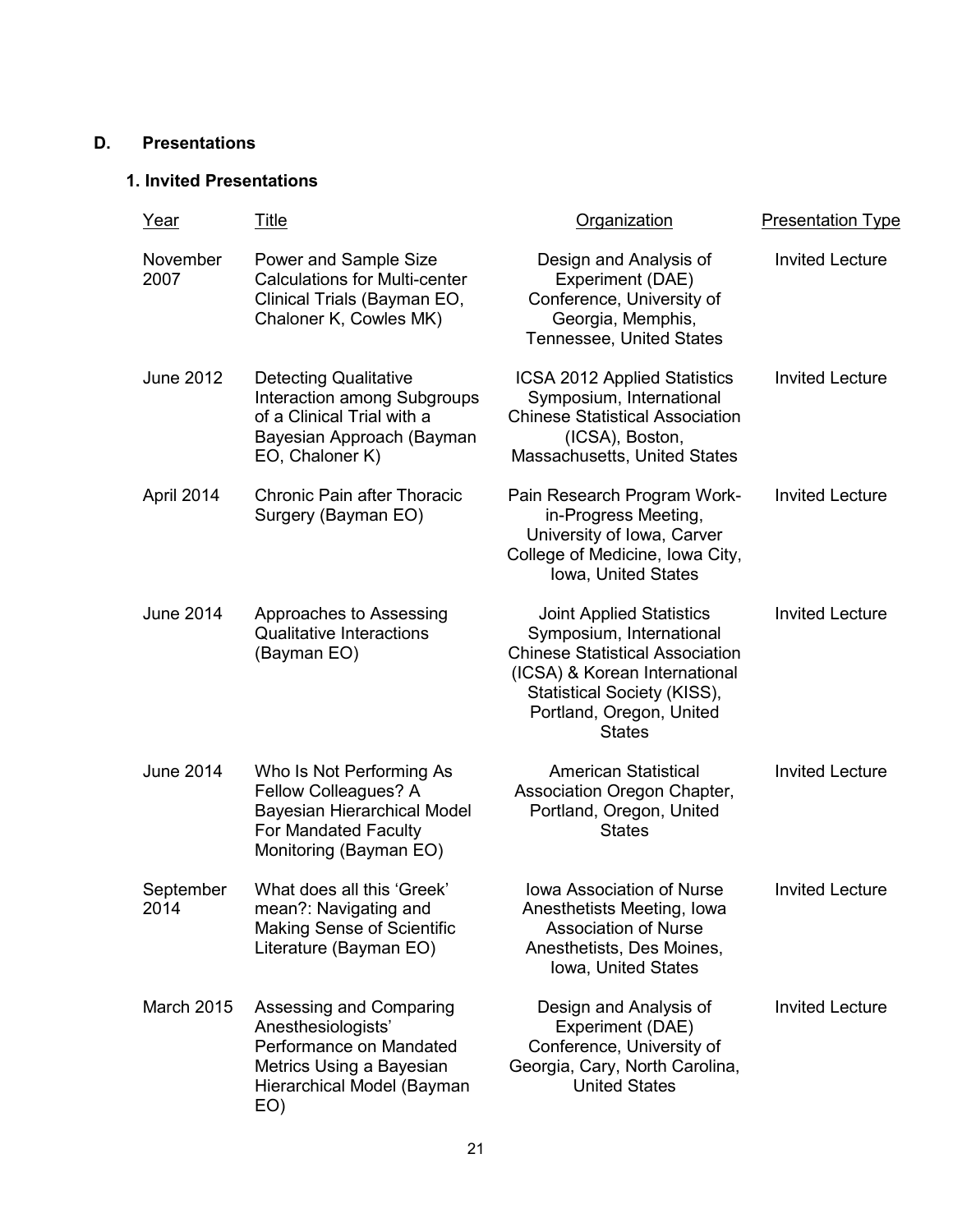| Year             | Title                                                                                 | Organization                                                                                                              | <b>Presentation Type</b> |
|------------------|---------------------------------------------------------------------------------------|---------------------------------------------------------------------------------------------------------------------------|--------------------------|
| February<br>2016 | <b>Detecting Performance</b><br><b>Outliers with Bayesian</b><br>Methods (Bayman EO)  | University of Iowa, College of<br>Public Health, Department of<br>Biostatistics, Iowa City, Iowa,<br><b>United States</b> | <b>Invited Lecture</b>   |
| <b>June 2016</b> | <b>Bayesian Outlier Detection:</b><br>Joint Work with Kathryn<br>Chaloner (Bayman EO) | International Society for<br>Bayesian Analysis, Sardinia,<br>Italy                                                        | <b>Invited Lecture</b>   |
|                  | Conference DreasntationalDeaters                                                      |                                                                                                                           |                          |

#### **2. Conference Presentations/Posters**

| Year              | <u>Title</u>                                                                                                                                     | Organization                                                                                              | <b>Presentation Type</b> |
|-------------------|--------------------------------------------------------------------------------------------------------------------------------------------------|-----------------------------------------------------------------------------------------------------------|--------------------------|
| September<br>2008 | Illicit Drug Exposure in<br><b>Children Evaluated for Alleged</b><br>Abuse & Neglect (Oral R,<br>Bayman EO, Buhrow J,<br>Wibbenmeyer L, Assad A) | 9th Ray Helfer Society Annual<br>Meeting, Ray Helfer Society,<br>Tucson, Arizona, United<br><b>States</b> | Oral                     |

### **3. Other Presentations**

| Year             | Title                                                                                                                                                                                                             | Organization                                                                                                                                                                                                                                                                                             | <b>Presentation Type</b> |
|------------------|-------------------------------------------------------------------------------------------------------------------------------------------------------------------------------------------------------------------|----------------------------------------------------------------------------------------------------------------------------------------------------------------------------------------------------------------------------------------------------------------------------------------------------------|--------------------------|
| August<br>2004   | The Reliability and Validity<br>Analysis on Yale Brown<br><b>Obsessive Compulsive</b><br>Disorder Scale for Adults and<br>Children in Bursa (Bayman<br>EO, Taneli Y, Ediz B,<br>Guvendeger N, Kan I, Taneli<br>S) | 16th World Congress of the<br>International Association for<br><b>Child and Adolescent</b><br><b>Psychiatry and Allied</b><br>Professions (IACAPAP),<br><b>International Association for</b><br><b>Child and Adolescent</b><br><b>Psychiatry and Allied</b><br>Professions (IACAPAP),<br>Berlin, Germany | Abstract/Poster          |
| 2006             | Ankilozan Spondilitte Hastalik<br>'aktivitesnini Belirlemede akut<br>faz Reaktaniari ve BASDAI'nin<br>Karsilastirilmasi (Cakar E,<br>Dincer U, Kiralp MZ, Bayman<br>EO, Dursun H)                                 | Ulusal romatizmal Hastaliklar<br>Kongresi, Antalya, Turkey                                                                                                                                                                                                                                               | Abstract/Poster          |
| February<br>2007 | <b>Early Postoperative</b><br>Neurological Deficits and<br>Outcome after Subarachnoid<br>Hemorrhage in Good Grade<br>Patients (Torner J, Todd MM,<br>Hindman BJ, Clarke W, Weeks<br>JB, Shi Q, Bayman EO)         | International Stroke<br>Conference, American Stroke<br>Association, San Francisco,<br>California, United States                                                                                                                                                                                          | Abstract/Poster          |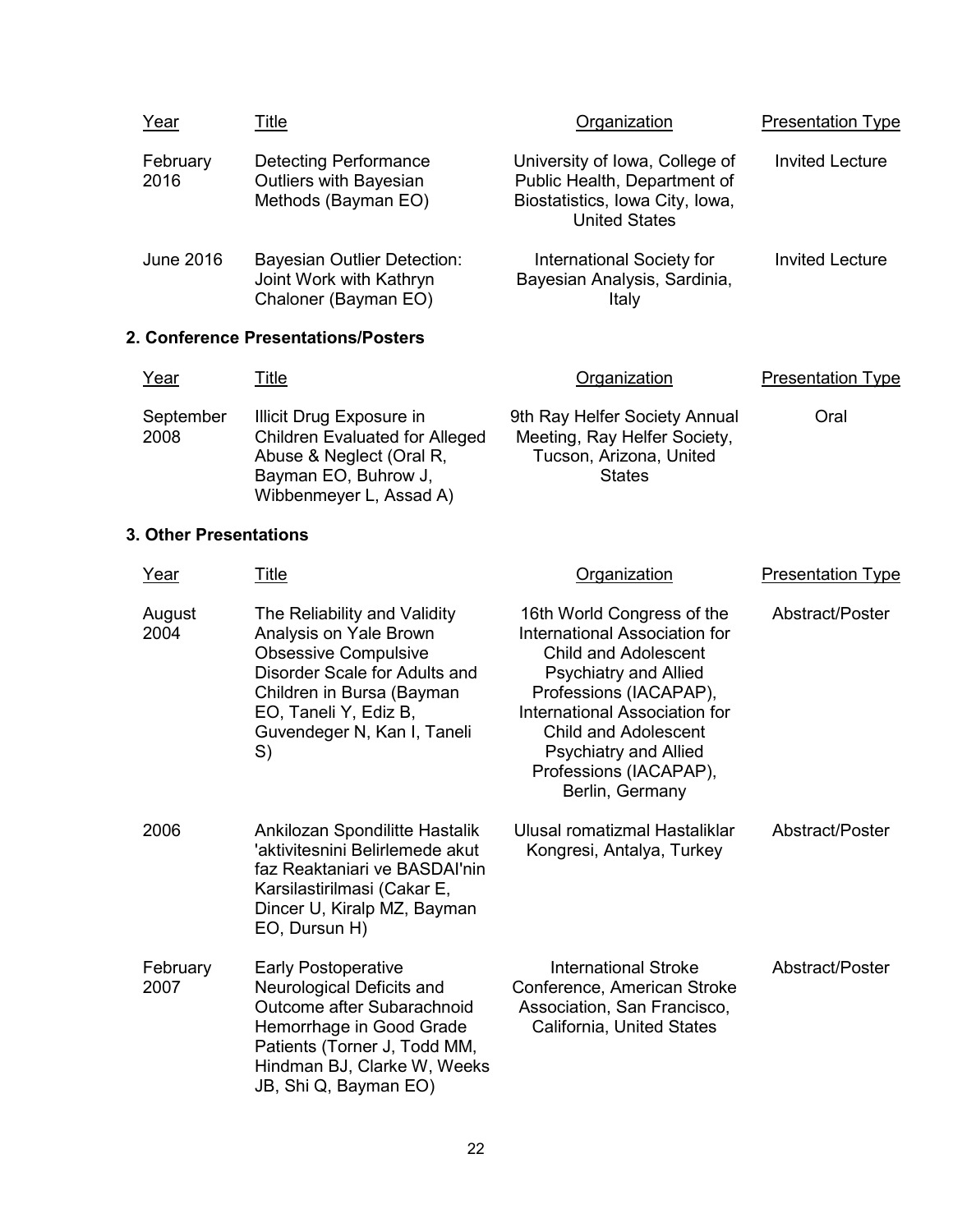| Year            | <u>Title</u>                                                                                                                                                                                                        | Organization                                                                                                                                                                                                                         | <b>Presentation Type</b> |
|-----------------|---------------------------------------------------------------------------------------------------------------------------------------------------------------------------------------------------------------------|--------------------------------------------------------------------------------------------------------------------------------------------------------------------------------------------------------------------------------------|--------------------------|
| April 2007      | Bayesian Sample Size<br><b>Calculations for Multi-Center</b><br><b>Clinical Trials with Binary</b><br>Responses (Bayman EO,<br>Chaloner K, Cowles MK)                                                               | <b>Health Sciences Research</b><br>Week, University of Iowa<br><b>Carver College of Medicine</b><br>and the College of Public<br>Health, Iowa City, Iowa, United<br><b>States</b>                                                    | Abstract/Poster          |
| May 2007        | Power and Sample Size<br><b>Calculations for Bayesian</b><br>Analysis and Assessment of<br><b>Balance for Multi-Center</b><br><b>Clinical Trials with Binary</b><br>Responses (Bayman EO,<br>Chaloner K, Cowles MK) | Midwest Biopharmaceutical<br><b>Statistics Workshop, Ball State</b><br>University, Muncie, Indiana,<br><b>United States</b>                                                                                                          | Abstract/Poster          |
| August<br>2007  | Bayesian Experimental Design<br>in Practice: Generalized Linear<br>Mixed Model Example,<br>Nonlinear Mixed Effects Model<br>Example (Chaloner K, Bayman<br>EO, Han C)                                               | International Symposium on<br><b>Business and Industrial</b><br><b>Statistics, University of Azores</b><br>Sao Miguel Island, Ponta<br>Delgada Azores, Portugal                                                                      | Abstract/Poster          |
| August<br>2007  | <b>Bayesian Power and Sample</b><br><b>Size Calculations for Multi-</b><br><b>Center Clinical Trials with</b><br><b>Binary Responses (Bayman</b><br>EO, Chaloner K, Cowles K)                                       | Joint Statistical Meeting, Salt<br>Lake City, Utah, United States                                                                                                                                                                    | Abstract/Poster          |
| August<br>2007  | <b>Multi-Center Clinical Trials with</b><br><b>Binary Outcomes and Random</b><br><b>Effects for Centers: Sample</b><br>Size and Power Determination<br>(Chaloner K, Bayman EO,<br>Cowles MK, Shi Q, Zhang L)        | Joint Statistical Meeting, Salt<br>Lake City, Utah, United States                                                                                                                                                                    | Abstract/Poster          |
| January<br>2008 | <b>Detecting Qualitative</b><br>Interaction: A Bayesian<br>Approach (Bayman EO,<br>Chaloner K)                                                                                                                      | <b>Bayesian Biostatistics</b><br>Conference, Houston, Texas                                                                                                                                                                          | Abstract/Poster          |
| March 2008      | <b>Detecting Qualitative</b><br>Interaction: A Bayesian<br>Approach (Bayman EO,<br>Chaloner K)                                                                                                                      | <b>International Biometric Society</b><br><b>Eastern North American</b><br>Region (ENAR) Meeting,<br><b>International Biometric Society</b><br><b>Eastern North American</b><br>Region (ENAR), Arlington,<br>Virginia, United States | Abstract/Poster          |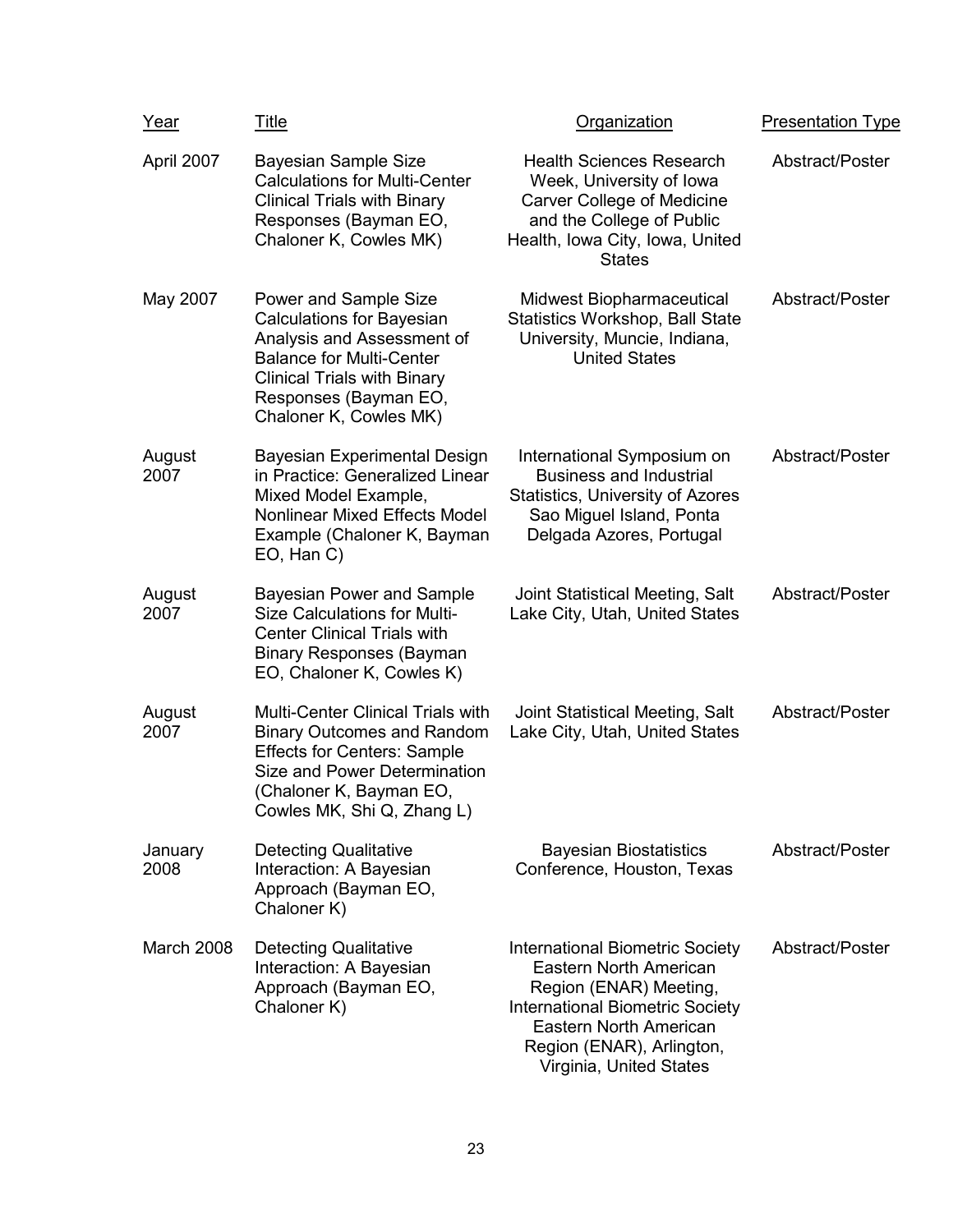| Year             | <u>Title</u>                                                                                                                                                                                                   | Organization                                                                                                                                            | <b>Presentation Type</b> |
|------------------|----------------------------------------------------------------------------------------------------------------------------------------------------------------------------------------------------------------|---------------------------------------------------------------------------------------------------------------------------------------------------------|--------------------------|
| May 2008         | Power of Test of Qualitative<br>Interaction in Multi-Center<br>Clinical Trials (Bayman EO,<br>Chaloner K)                                                                                                      | Society for Clinical Trials<br>Annual Meeting, Society for<br>Clinical Trials, St. Louis,<br>Missouri, United States                                    | Abstract/Poster          |
| August<br>2008   | A Simple Algorithm to Predict<br>Site of Ruptured Aneurysm in<br><b>Patients with Good Grade</b><br>Subarachnoid Hemorrhage<br>(Leira EC, Torner JC, Davis<br>PH, Bayman EO, Weeks JB,<br>Hindman BJ, Todd MM) | 12th Congress of the<br>European Federation of<br><b>Neurological Societies</b><br>Meeting, European Federation<br>of Neurological Societies,<br>Madrid | Abstract/Poster          |
| October<br>2009  | Anesthesia Machine Setup<br>and Checkout: Web-Based<br><b>Video Instruction Versus</b><br>Lecture Group Instruction<br>(From R, Spofford CM,<br>Bayman EO, Szeluga D, Choi<br>JY, Brenchley P)                 | American Society of<br>Anesthesiologists Annual<br>Meeting, American Society of<br>Anesthesiologists (ASA), New<br><b>Orleans, United States</b>        | Abstract/Poster          |
| October<br>2009  | Modeling Average and<br>Variability of Time to<br><b>Extubation for Meta-Analysis</b><br>comparing Desflurane to<br>Sevoflurane (Dexter F,<br>Bayman EO, Epstein RH)                                           | American Society of<br>Anesthesiologists Annual<br>Meeting, American Society of<br>Anesthesiologists (ASA), New<br><b>Orleans, United States</b>        | Abstract/Poster          |
| February<br>2010 | Is Time on Cardiopulmonary<br><b>Bypass during Cardiac</b><br><b>Surgery Related to Post</b><br>Operative Acute Kidney Injury<br>and Outcomes? A Meta-<br>Analytic Study (Kumar AB,<br>Tarasi M, Bayman EO)    | <b>Midwest Anesthesia Residents</b><br>Conference (MARC), Midwest<br>Anesthesia Residents<br>Conference (MARC),<br>Cincinnati, Ohio, United States      | Abstract/Poster          |
| March 2010       | Does Anesthesia Exposure in<br>Infancy Affect Academic<br>Performance in Childhood?<br>(Thomas JJ, Choi JY, Bayman<br>EO, Kimble KK, Todd MM,<br>Block RI)                                                     | <b>International Science</b><br>Symposium, International<br>Anesthesia Research Society<br>(IARS), Honolulu, Hawaii,<br><b>United States</b>            | Abstract/Poster          |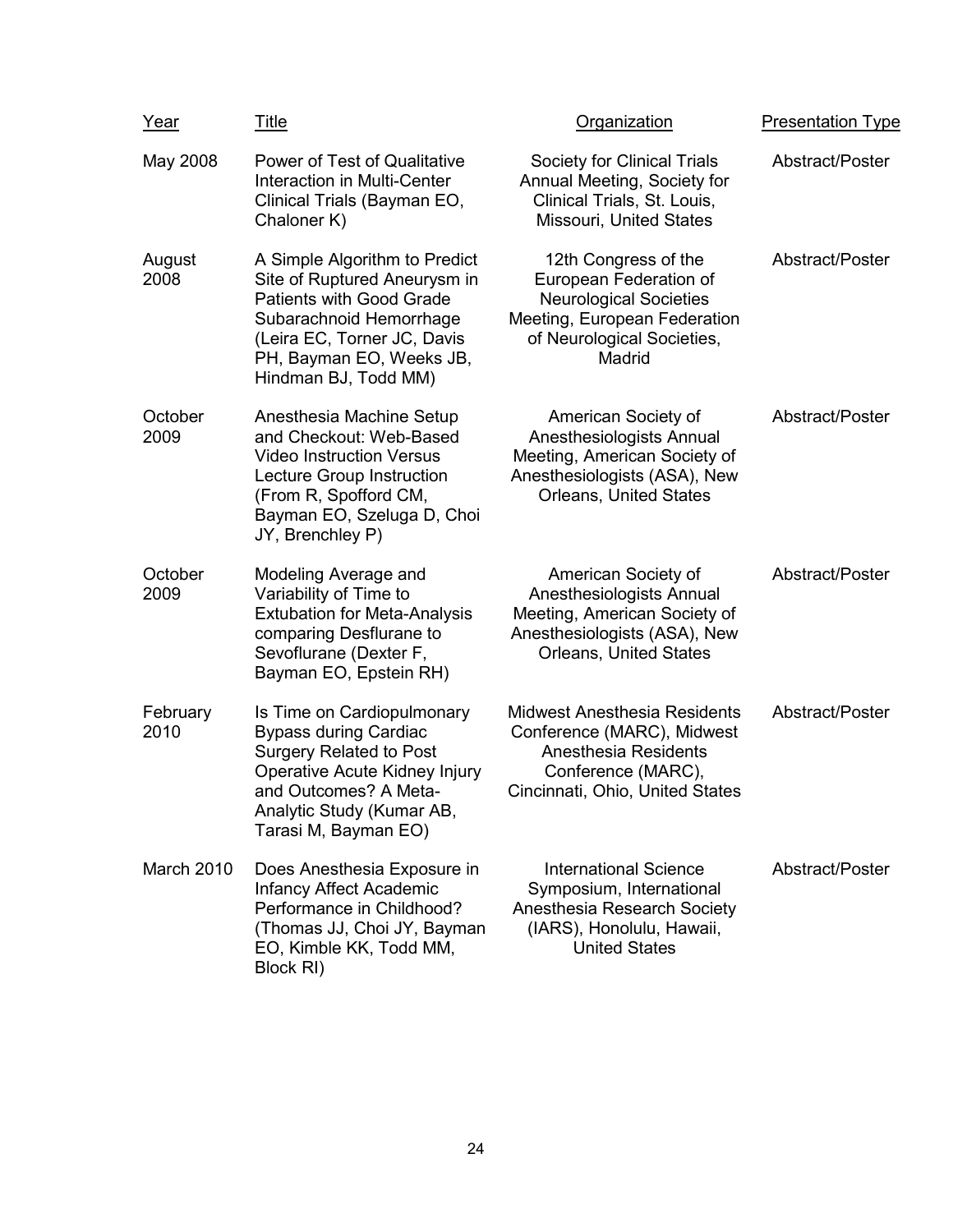| Year             | <u>Title</u>                                                                                                                                                                                                                        | Organization                                                                                                                                                      | <b>Presentation Type</b> |
|------------------|-------------------------------------------------------------------------------------------------------------------------------------------------------------------------------------------------------------------------------------|-------------------------------------------------------------------------------------------------------------------------------------------------------------------|--------------------------|
| <b>June 2010</b> | Designing and Implementing a<br>Web-Based Curriculum for the<br>medical Student Clerkship in a<br><b>Busy Surgical ICU - Our</b><br><b>Three-Year Experience</b><br>(Kumar AB, Hata JS, Bayman<br>EO)                               | The Society for Education in<br>Anesthesia Meeting, The<br>Society for Education in<br>Anesthesia, Pittsburgh,<br>Pennsylvania, United States                     | Abstract/Poster          |
| May 2011         | No Large Differences among<br>Centers in a Multi-Center<br><b>Neurosurgical Clinical Trial</b><br>(Bayman EO, Chaloner K,<br>Hindman BJ, Todd MM, IHAST<br>Investigators)                                                           | Society for Clinical Trials<br>Annual Meeting, Society for<br>Clinical Trials, Vancouver,<br><b>United States</b>                                                 | Abstract/Poster          |
| <b>July 2012</b> | Detecting Outliers in Multi-<br><b>Center Clinical Trials (Bayman</b><br>EO, Chaloner K)                                                                                                                                            | 8th World Congress in<br>Probability and Statistics,<br>Istanbul, Turkey                                                                                          | Abstract/Poster          |
| October<br>2012  | <b>Ultrasound Visual guided</b><br><b>Versus Doppler Auditory</b><br><b>Assisted Versus Palpation</b><br><b>Technique for Radial Arterial</b><br><b>Cannulation in Adult Patients</b><br>(Ueda K, Johnson C, Odum<br>NJ, Bayman EO) | American Society of<br>Anesthesiologists Annual<br>Meeting, American Society of<br>Anesthesiologists (ASA),<br>Washington, District of<br>Columbia, United States | Abstract/Poster          |
| October<br>2013  | An Improved Statistical<br>Method for Assessing and<br><b>Comparing Anesthesiologists'</b><br>Performance on Mandated<br>Metrics (Bayman EO, Dexter<br>F, Todd MM)                                                                  | American Society of<br>Anesthesiologists Annual<br>Meeting, American Society of<br>Anesthesiologists (ASA), San<br>Francisco, United States                       | Abstract/Poster          |
| October<br>2013  | <b>Factors Associated with ICU</b><br><b>Admission after Elective</b><br><b>Endovascular Treatment of</b><br>Unruptured Intracranial<br>Aneurysms (Eisen SH, Hasan<br>DM, Bayman EO, Hindman<br>BJ)                                 | American Society of<br>Anesthesiologists Annual<br>Meeting, American Society of<br>Anesthesiologists (ASA), San<br>Francisco, California, United<br><b>States</b> | Abstract/Poster          |
| April 2014       | <b>Radial Arterial Line LC-</b><br><b>CUSUM Learning Curve</b><br>Among Residents (Hussey P,<br>Ueda K, Bayman EO)                                                                                                                  | <b>Midwest Anesthesia Residents</b><br>Conference (MARC), Midwest<br><b>Anesthesia Residents</b><br>Conference (MARC), Chicago,<br>Illinois, United States        | Abstract/Poster          |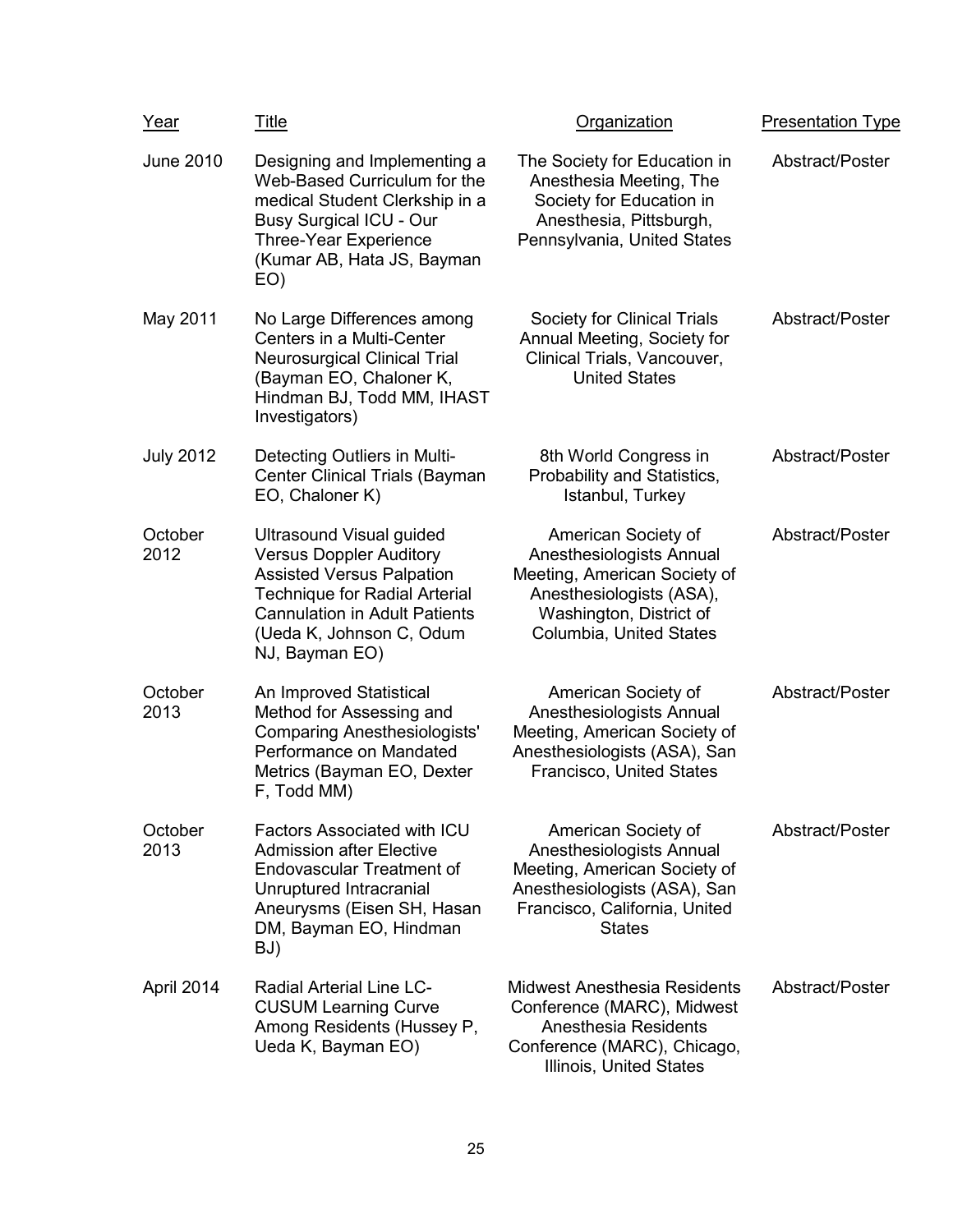| <u>Year</u>       | Title                                                                                                                                                                                                                                                                                                      | <b>Organization</b>                                                                                                                                                               | <b>Presentation Type</b> |
|-------------------|------------------------------------------------------------------------------------------------------------------------------------------------------------------------------------------------------------------------------------------------------------------------------------------------------------|-----------------------------------------------------------------------------------------------------------------------------------------------------------------------------------|--------------------------|
| May 2014          | No Change on the Incidence<br>of Chronic Pain after<br>Thoracotomy for Three<br>Decades (Bayman EO,<br>Brennan TJ)                                                                                                                                                                                         | American Pain Society Annual<br>Meeting, American Pain<br>Society (APS), Tampa,<br>Florida, United States                                                                         | Abstract/Poster          |
| <b>March 2015</b> | Comparison of the Storz C-<br>MAC D-blade against the<br>Glidescope, Efficacy in the<br><b>Predicted Difficult Airway:</b><br><b>STAGE Trial: A Multi-centered</b><br><b>Randomized Controlled Trial</b><br>(Aziz M, Abrons RO, Cattano<br>D, Bayman EO, Swanson D,<br>Hagberg C, Todd MM,<br>Brambrink A) | <b>International Science</b><br>Symposium, International<br>Anesthesia Research Society<br>(IARS), Honolulu, Hawaii,<br><b>United States</b>                                      | Abstract/Poster          |
| April 2015        | <b>Chronic Pain after Thoracic</b><br>Surgery (Bayman EO,<br>Brennan TJ)                                                                                                                                                                                                                                   | <b>Health Sciences Research</b><br>Week, University of Iowa<br><b>Carver College of Medicine</b><br>and the College of Public<br>Health, Iowa City, Iowa, United<br><b>States</b> | Abstract/Poster          |
| May 2016          | The Danish Questionnaire for<br>Pain after Thoracic Surgery in<br>a United States Population<br>(Bayman EO, Brennan TJ)                                                                                                                                                                                    | American Pain Society Annual<br>Meeting, American Pain<br>Society (APS), Austin, Texas,<br><b>United States</b>                                                                   | Abstract/Poster          |
| April 2017        | A Prospective Study of<br><b>Predictors of Chronic Pain</b><br>after Thoracic Surgery<br>(Bayman EO, Parekh KR,<br>Keech JC, Brennan TJ)                                                                                                                                                                   | <b>Health Sciences Research</b><br>Week, University of Iowa<br><b>Carver College of Medicine</b><br>and the College of Public<br>Health, Iowa City, Iowa, United<br><b>States</b> | Abstract/Poster          |
| April 2017        | Use of Bayesian Methods to<br><b>Correctly Identify True Outliers</b><br>in Clinical Metrics of<br><b>Individuals and Provider</b><br>Performance (Bayman EO)                                                                                                                                              | Scholarship in Family<br>Medicine Conference,<br>University of Iowa, Iowa City,<br>Iowa, United States                                                                            | Abstract/Poster          |
| May 2017          | A Prospective Study of<br><b>Predictors of Chronic Pain</b><br>after Thoracic Surgery<br>(Bayman EO, Parekh KR,<br>Keech JC, Brennan TJ)                                                                                                                                                                   | American Pain Society Annual<br>Meeting, American Pain<br>Society (APS), Pittsburgh,<br>Pennsylvania, United States                                                               | Abstract/Poster          |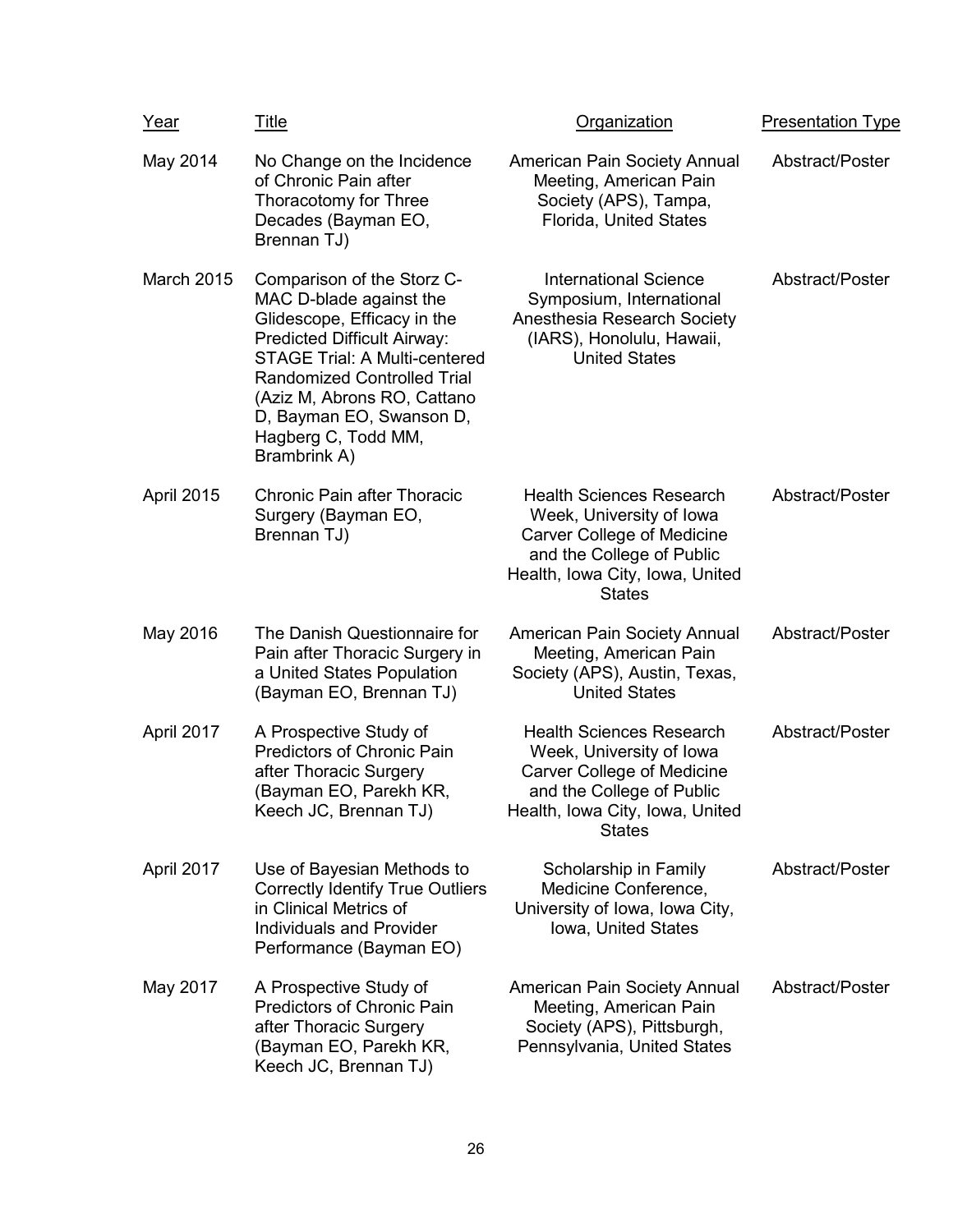| Year             | <u>Title</u>                                                                                                                                                                                                                           | Organization                                                                                                                                                                                           | <b>Presentation Type</b> |
|------------------|----------------------------------------------------------------------------------------------------------------------------------------------------------------------------------------------------------------------------------------|--------------------------------------------------------------------------------------------------------------------------------------------------------------------------------------------------------|--------------------------|
| October<br>2017  | <b>Association of Preoperative</b><br><b>Expected Pain with Acute Pain</b><br>after Video-Assisted<br><b>Thoracoscopic Surgery</b><br>(Bayman EO, Parekh KR,<br>Keech JC, Brennan TJ)                                                  | American Society of<br>Anesthesiologists Annual<br>Meeting, American Society of<br>Anesthesiologists (ASA),<br>Boston, Massachusetts,<br><b>United States</b>                                          | Abstract/Poster          |
| November<br>2017 | <b>Acute Pain after Thoracic</b><br>Surgery (Bayman EO)                                                                                                                                                                                | The ACTTION-APS-AAPM<br><b>Acute Pain Taxonomy</b><br>(AAAPT) Meeting, The<br><b>ACTTION-APS-AAPM Acute</b><br>Pain Taxonomy (AAAPT),<br>Washington, District of<br>Columbia, United States            | Abstract/Poster          |
| April 2018       | <b>Adductor Canal Block: An</b><br>Anatomical Study in<br>Volunteers to Identify the<br>Relationship between the Two<br><b>Commonly Described Block</b><br>Approaches (Ranganath YS,<br>Yap A, Ravindranath S,<br>Bayman EO, Marian A) | American Society of Regional<br>Anesthesia and Pain Medicine<br>Annual Meeting, American<br>Society of Regional<br>Anesthesia and Pain Medicine<br>(ASRA), New York, New York,<br><b>United States</b> | Abstract/Poster          |
| April 2018       | Predictors of Moderate-to-<br>Severe Acute Pain after Video-<br><b>Assisted Thoracoscopic</b><br>Surgery (Bayman EO, Parekh<br>KR, Keech JC, Brennan TJ)                                                                               | <b>Association of University</b><br>Anesthesiologists Annual<br>Meeting, Association of<br><b>University Anesthesiologists</b><br>(AUA), Chicago, Illinois, United<br><b>States</b>                    | Abstract/Poster          |
| October<br>2018  | Bias in Research (Bayman<br>EO)                                                                                                                                                                                                        | University of Iowa Master's in<br>Translational Biomedicine,<br>University of Iowa, Iowa City,<br>Iowa                                                                                                 | Abstract/Poster          |
| April 2019       | Chronic Opioid Use after<br>Thoracic Surgery among VA<br>Veterans (Bayman EO, Bishop<br>M, Hadlandsmyth K, Lund B,<br>Kang S, Vander-Weg MW,<br>Mosher H)                                                                              | <b>American Pain Society</b><br>Scientific Meeting, American<br>Pain Society (APS),<br>Milwaukee, Wisconsin, United<br><b>States</b>                                                                   | Abstract/Poster          |
| October<br>2020  | Bias in Research (Bayman<br>EO)                                                                                                                                                                                                        | University of Iowa Master's in<br>Translational Biomedicine,<br>University of Iowa, Iowa City,<br>lowa                                                                                                 | Abstract/Poster          |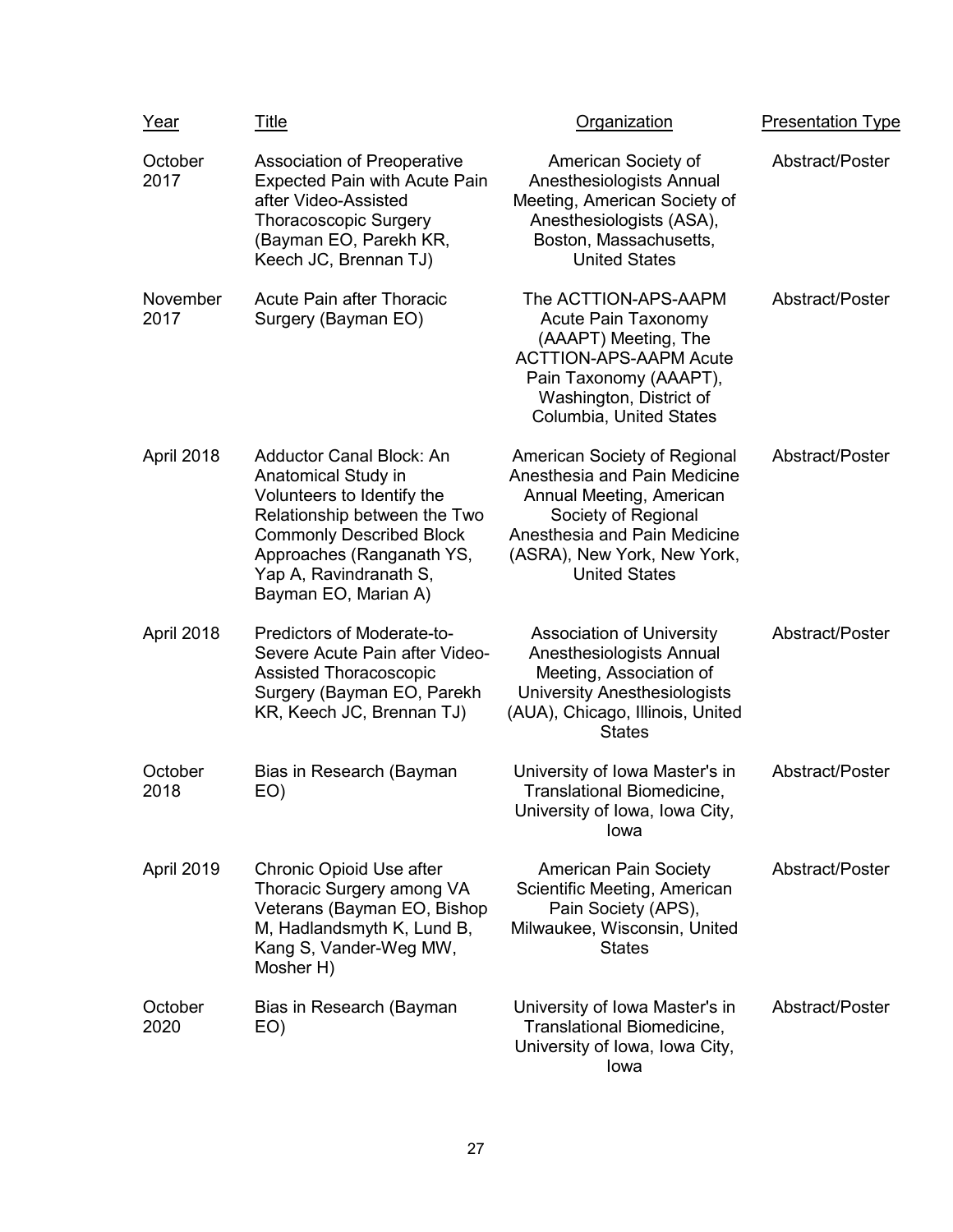| Year             | Title                                                                                                                                                                                                                                                                                                                                                                                          | <b>Organization</b>                                                                                                         | <b>Presentation Type</b> |
|------------------|------------------------------------------------------------------------------------------------------------------------------------------------------------------------------------------------------------------------------------------------------------------------------------------------------------------------------------------------------------------------------------------------|-----------------------------------------------------------------------------------------------------------------------------|--------------------------|
| November<br>2020 | Conceptual Design and<br>Protocol for the Acute to<br><b>Chronic Pain Signatures</b><br>Program (A2CPS) (Sluka K,<br>Law LF, Coffey CS, Bayman<br>E, Ecklund D, Vance C, Dailey<br>D, Wager T, Lindquist M, Kahn<br>A, Burns J, McCarthy R,<br>Jacobs J, Buvanendran A,<br>Zhou X, Brummett C, Clauw D,<br>Williams D)                                                                         | Inaugural Meeting of the US<br>Association for the Study of<br>Pain (USAP) 2020, US<br>Association for the Study of<br>Pain | Poster                   |
| November<br>2020 | Fibromyalgia Transcutaneous<br><b>Electrical Nerve Stimulation in</b><br><b>Physical Therapy Study (FM</b><br>TIPS): An Embedded<br><b>Pragmatic Clinical Trial in</b><br><b>Physical Therapy Clinics</b><br>(Dailey DL, Vance CG,<br>Chimenti R, Franck C, Post A,<br>Johnson E, Costigan M,<br>Koepp M, Huff T, Ecklund D,<br>Bayman EO, Zimmerman B,<br>Archer K, Crofford LJ, Sluka<br>KA) | Inaugural Meeting of the US<br>Association for the Study of<br>Pain (USAP), US Association<br>for the Study of Pain         | Poster                   |
| November<br>2020 | Impact of COVID-19 on a<br>Pragmatic, Cluster<br><b>Randomized Clinical Trial for</b><br>Fibromyalgia (Bayman EO,<br>Dailey D, Ecklund D, Johnson<br>E, Vance CG, Zimmerman B,<br>Costigan M, Chimenti R,<br>Spencer M, Post A, Huff T,<br>Koepp M, Archer KR, Peters<br>R, Nye G, Franck C, Neill-<br>Hudson T, Crofford L, Sluke<br>KA)                                                      | Inaugural Meeting of the US<br>Association for the Study of<br>Pain (USAP) 2020, US<br>Association for the Study of<br>Pain | Poster                   |
| November<br>2020 | Integrating Pragmatism and<br>Rigor - Impact of the<br>Pandemic on a Randomized<br><b>Controlled Trial of a Complex</b><br>Intervention (Chimenti R, Post<br>A, Rio E, Bayman E, Hall M,<br>Netto C, Wilken J, Danielson<br>J, Moseley L, Sluka K)                                                                                                                                             | Inaugural Meeting of the US<br>Association for the Study of<br>Pain (USAP), US Association<br>for the Study of Pain         | Poster                   |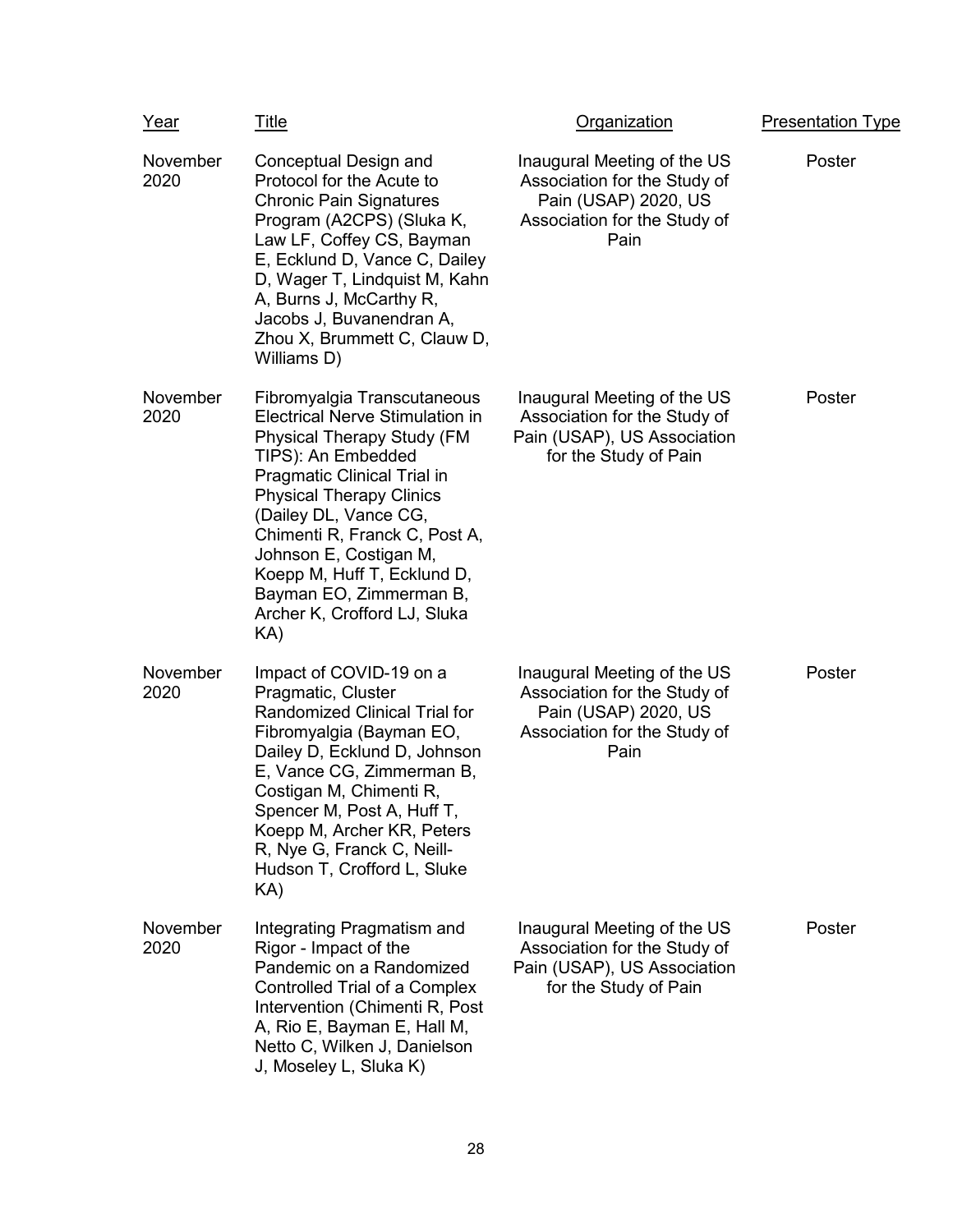### **IV. SERVICE**

## **A. Offices/appointments held in professional organizations**

**1. Editorships**

| <u>Year</u>      | <u>Organization</u>                                                                               | Position                                                       |
|------------------|---------------------------------------------------------------------------------------------------|----------------------------------------------------------------|
| 2010-Present     | Anesthesia and Analgesia                                                                          | <b>Assistant Statistical Editor</b>                            |
| 2011-Present     | Neurosurgery                                                                                      | Editorial Review Board Member,<br><b>Biostatistics Section</b> |
| 2021-Present     | European Journal of Pain                                                                          | <b>Editorial Board</b>                                         |
| 2021-Present     | The Journal of Pain                                                                               | <b>Editorial Board</b>                                         |
| 2. Review Panels |                                                                                                   |                                                                |
| Year             | <u>Organization</u>                                                                               | Position                                                       |
| 2011             | National Science Foundation (NSF)<br><b>Proposal Review, National Science</b><br>Foundation (NSF) | Reviewer, Grant Proposals                                      |
| 2019-2021        | <b>ASA Committee on Research</b>                                                                  | Reviewer, Grant Proposals                                      |
| 2020             | <b>NIDDK Clinical Study Consortium</b><br><b>Review Panel</b>                                     | Reviewer, Grant Proposals                                      |

# **3. Professional Organizations (state and/or national)**

| Year         | Organization                                                            | Position |
|--------------|-------------------------------------------------------------------------|----------|
| 2003-2013    | Institute of Mathematical Statistics                                    |          |
| 2005-Present | American Statistical Association                                        |          |
| 2006-2014    | Eastern North American Region<br><b>International Biometric Society</b> |          |
| 2007-Present | Society for Clinical Trials                                             |          |
| 2013-2019    | American Society of<br>Anesthesiologists                                |          |
| 2014-Present | <b>American Pain Society</b>                                            |          |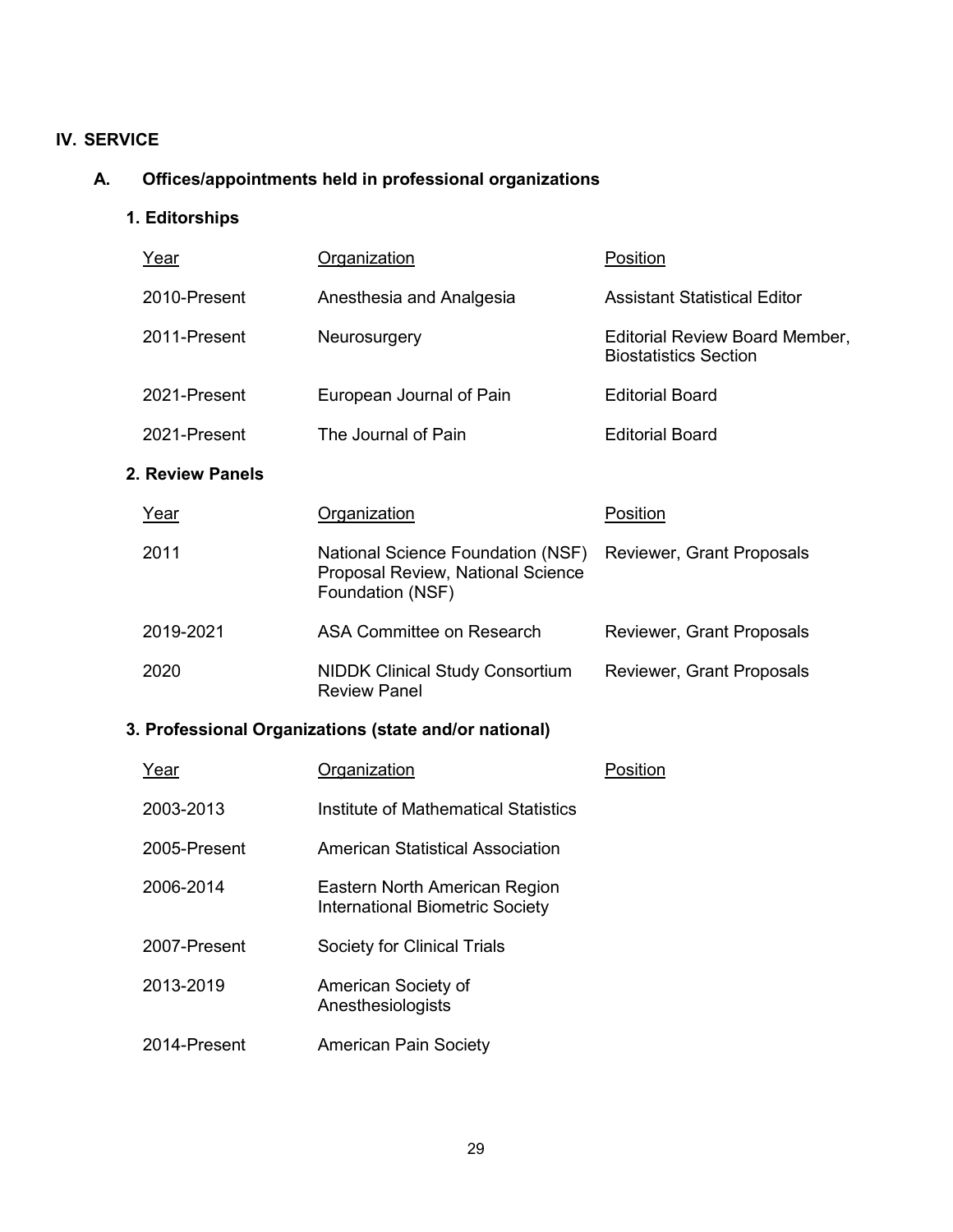| Year      | Organization                                                              | Position |
|-----------|---------------------------------------------------------------------------|----------|
| 2017-2019 | <b>Association of University</b><br>Anesthesiologists (elected<br>member) |          |

## **B. Other Professional Service**

### **1. Referee Manuscripts/Journal Reviews**

| Year         | Organization                           | Position                                                              |
|--------------|----------------------------------------|-----------------------------------------------------------------------|
| 2009-Present | Springer                               | Reviewer, Publications                                                |
| 2010-Present | Anesthesia and Analgesia               | <b>Assistant Statistical Editor</b>                                   |
| 2010-Present | <b>Contemporary Clinical Trials</b>    | Reviewer, Publications                                                |
| 2011-Present | Neurosurgery                           | <b>Editorial Review Board Member,</b><br><b>Biostatistics Section</b> |
| 2011-Present | <b>Statistics in Medicine</b>          | <b>Reviewer, Publications</b>                                         |
| 2012-Present | <b>British Medical Journal</b>         | Reviewer, Publications                                                |
| 2012-Present | Anesthesiology                         | Reviewer, Publications                                                |
| 2013-Present | The Journal of Pain                    | <b>Reviewer, Publications</b>                                         |
| 2015-Present | <b>Clinical Journal of Pain</b>        | Reviewer, Publications                                                |
| 2015-Present | Acta Anaesthesiologica<br>Scandinavica | Reviewer, Publications                                                |
| 2015-Present | PLoS ONE                               | Reviewer, Publications                                                |
| 2016-Present | Journal of Pain Research               | <b>Reviewer, Publications</b>                                         |
| 2016-Present | <b>BMC Anesthesiology</b>              | Reviewer, Publications                                                |
| 2017-Present | Pain Medicine                          | Reviewer, Publications                                                |
| 2018-Present | European Journal of Pain               | Reviewer, Publications                                                |
| 2019-Present | Injury                                 | Reviewer, Publications                                                |

# **2. Organize Conference, Paper Session, etc.**

Year **Organization Position**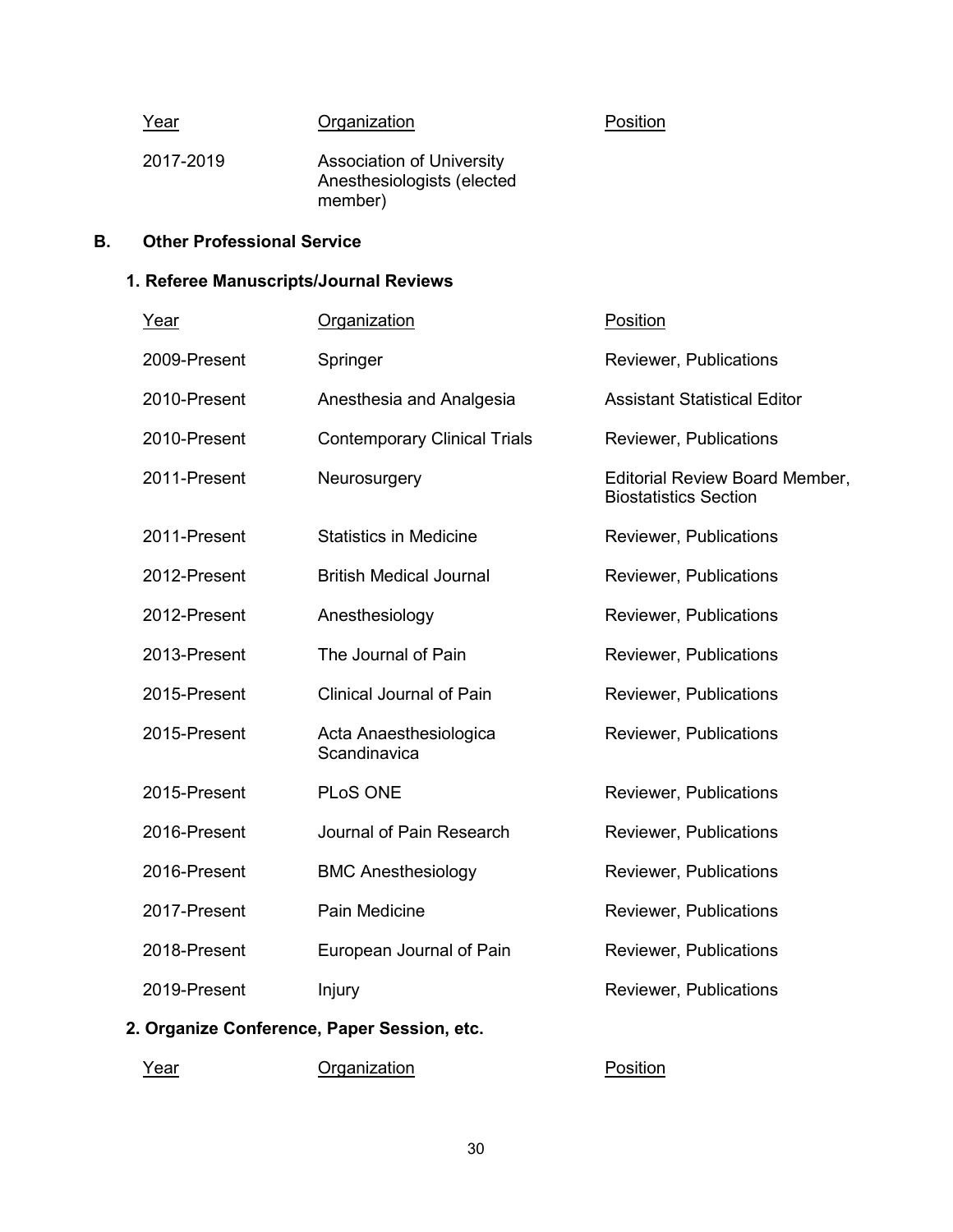# **3. State Committees**

|    | Year                          | Organization                                                                                                                                                 | Position                              |
|----|-------------------------------|--------------------------------------------------------------------------------------------------------------------------------------------------------------|---------------------------------------|
|    | <b>4. National Committees</b> |                                                                                                                                                              |                                       |
|    | Year                          | Organization                                                                                                                                                 | Position                              |
|    | 2019-2021                     | American Society of<br>Anesthesiologists (ASA)<br>Committee on Research                                                                                      | <b>Adjunct Member</b>                 |
|    |                               | 5. Professionally Relevant Community Involvement                                                                                                             |                                       |
|    | Year                          | Organization                                                                                                                                                 | Position                              |
|    | 6. Professional Consulting    |                                                                                                                                                              |                                       |
|    | <u>Year</u>                   | Organization                                                                                                                                                 | Position                              |
|    | 7. Other                      |                                                                                                                                                              |                                       |
|    | Year                          | Organization                                                                                                                                                 | Position                              |
| C. |                               | <b>Departmental, Collegiate or University Service</b>                                                                                                        |                                       |
|    | <u>Year</u>                   | Organization                                                                                                                                                 | Position                              |
|    | 2010-2019                     | University of Iowa, Department of<br>Anesthesia, Research Review<br>Committee                                                                                | Member                                |
|    | 2011-2019                     | <b>Carver College of Medicine</b><br><b>Admissions Committee</b>                                                                                             | Interviewer                           |
|    | 2012-Present                  | Carver College of Medicine and the<br><b>College of Public Health Sciences</b><br><b>Research Week</b>                                                       | Poster Judge                          |
|    | 2018-2020                     | <b>Faculty Senate</b>                                                                                                                                        | Senator                               |
|    | 2018-Present                  | University of Iowa, Carver College<br>of Medicine, Department of<br>Anesthesia, Department of<br>Anesthesia Faculty Promotion and<br><b>Tenure Committee</b> | <b>Reviewer, Promotion and Tenure</b> |
|    | 2019-Present                  | <b>Biostatistics Admissions and</b><br><b>Student Recruitment Committee</b>                                                                                  | Member                                |